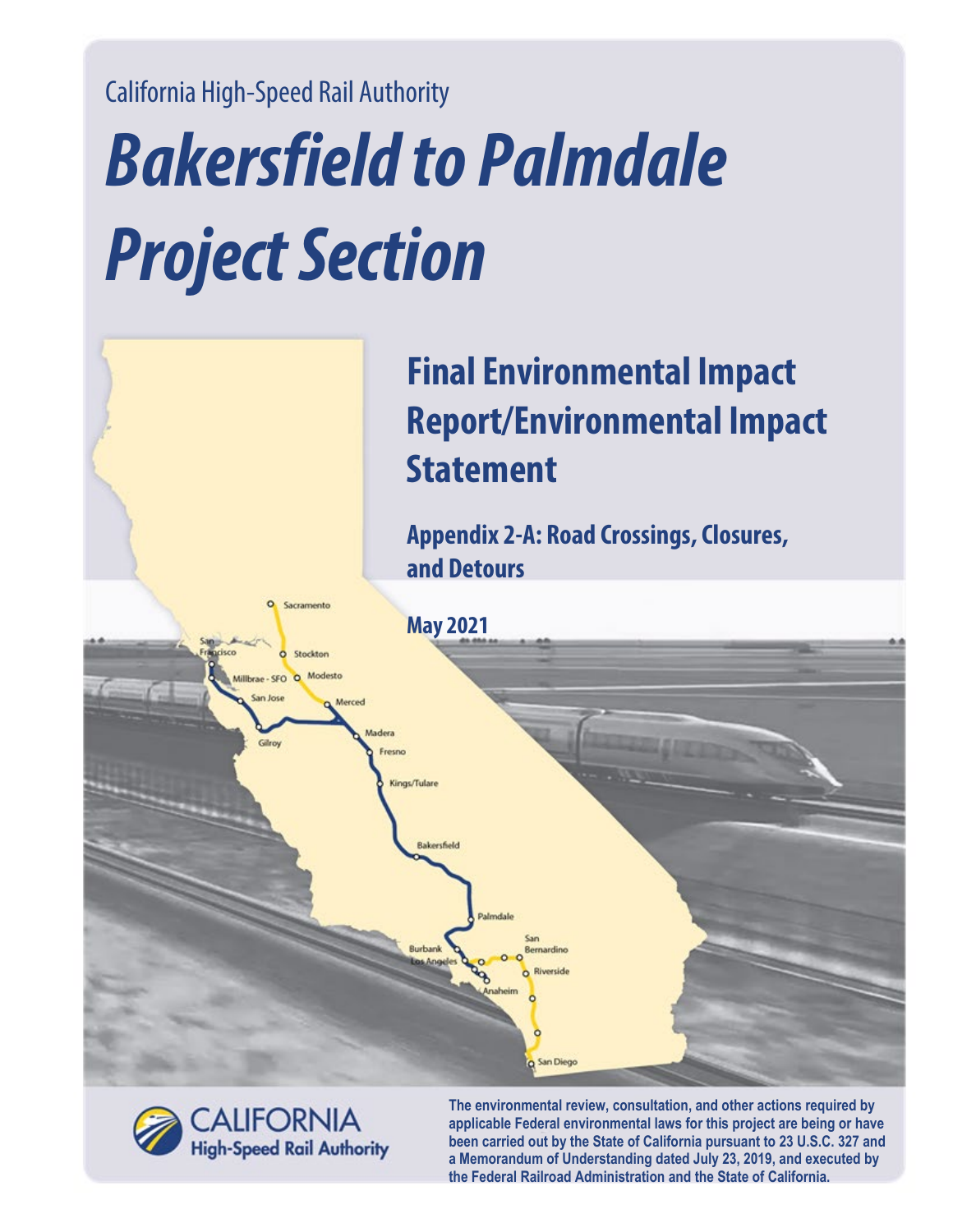

**This page intentionally left blank**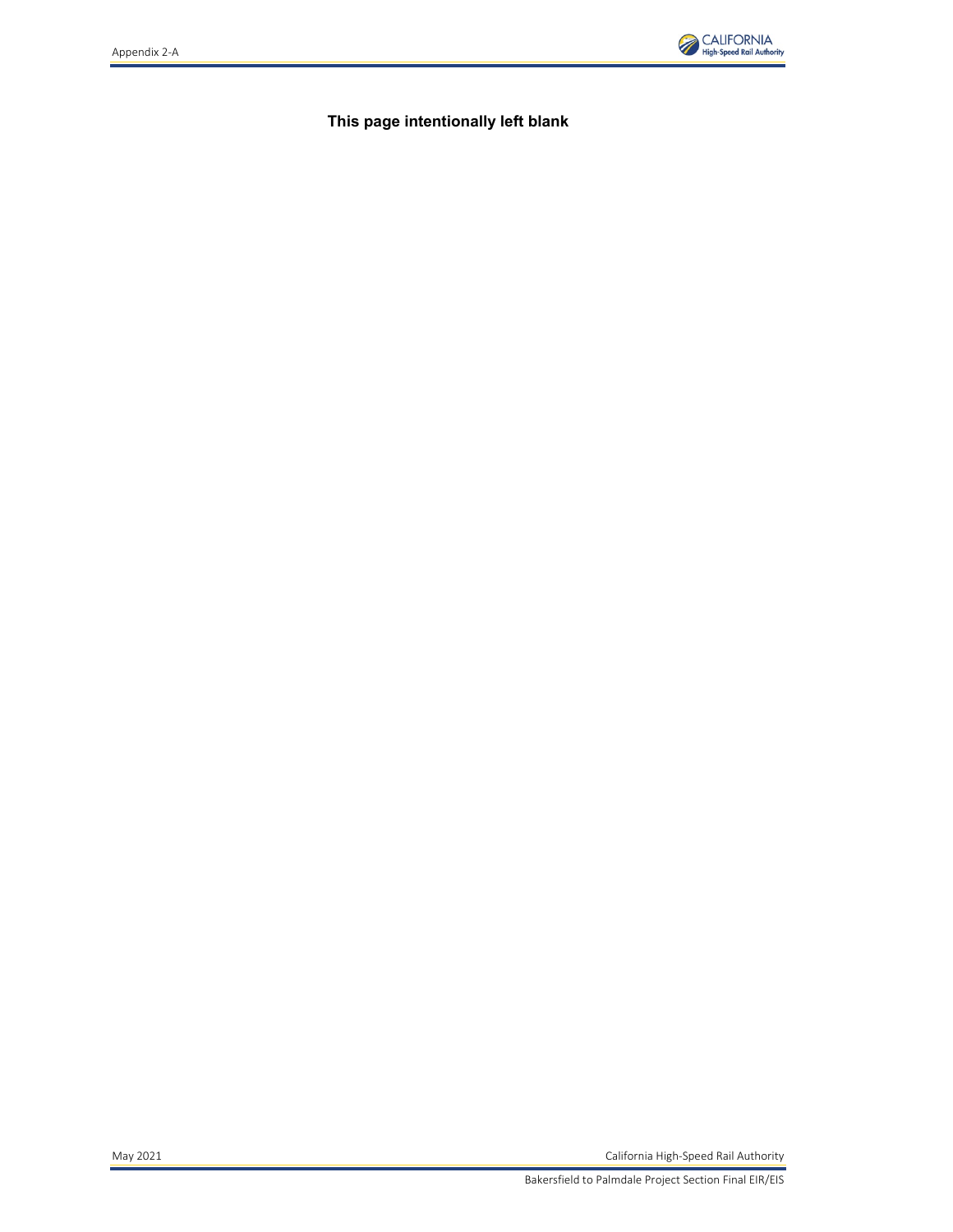

# **APPENDIX 2-A: ROAD CROSSINGS**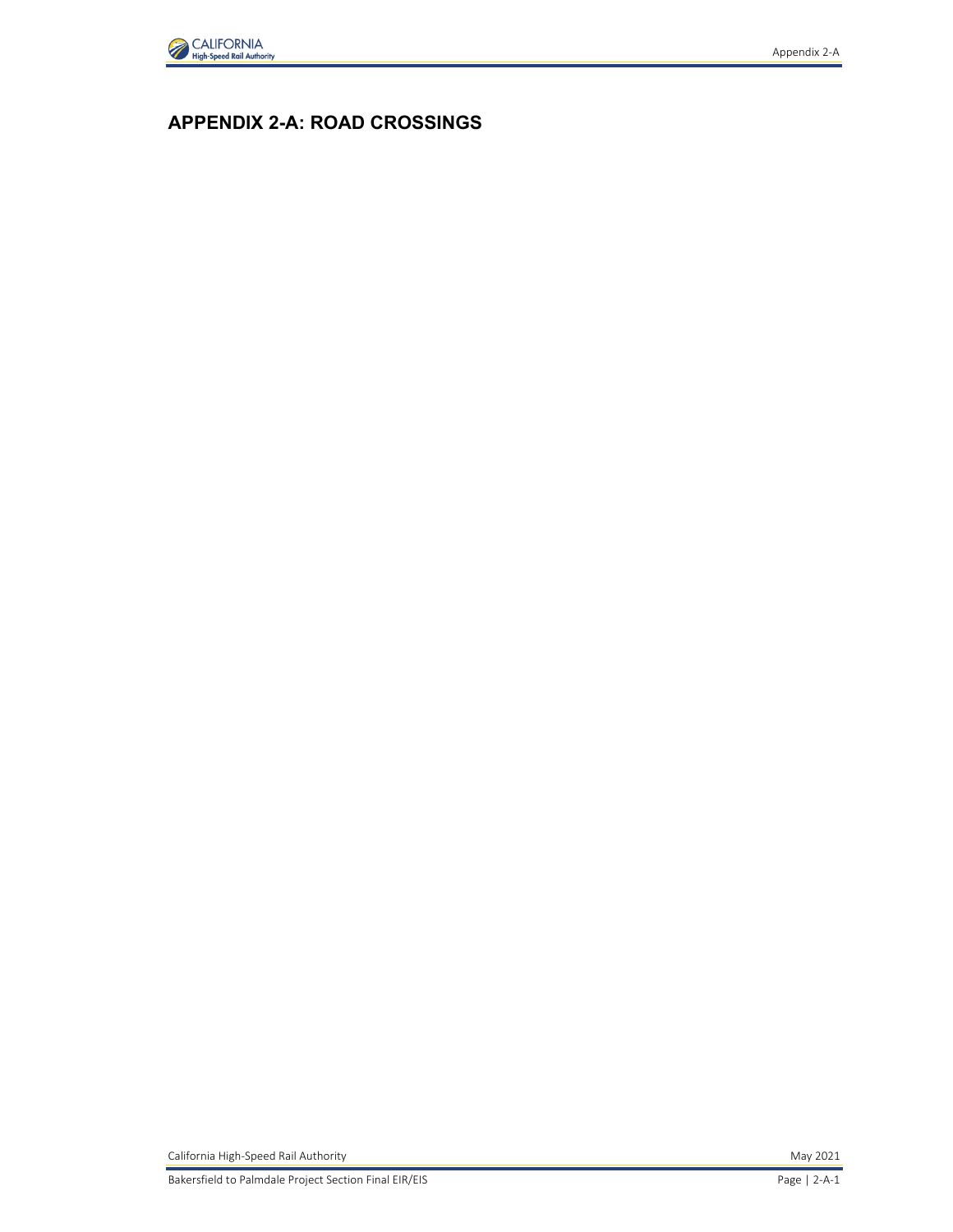

**This page left intentionally blank**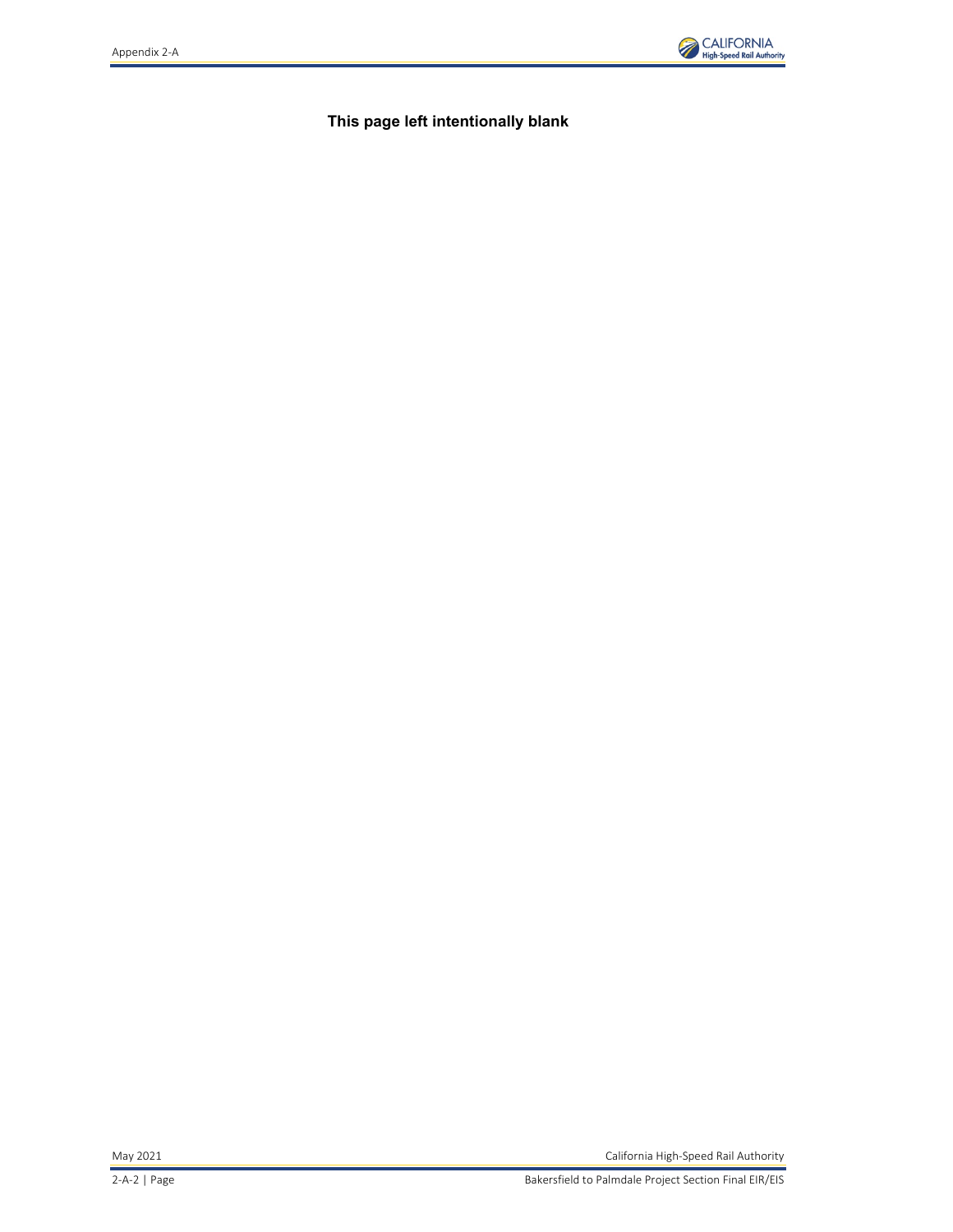**Table 2-A-1 Road Crossings** 

| <b>Alternative</b> | <b>Road</b>                                       | <b>Existing Conditions Description</b>                                                                                                                                              | <b>Proposed Modification1</b>                                                                                                                    |  |  |
|--------------------|---------------------------------------------------|-------------------------------------------------------------------------------------------------------------------------------------------------------------------------------------|--------------------------------------------------------------------------------------------------------------------------------------------------|--|--|
| <b>Bakersfield</b> |                                                   |                                                                                                                                                                                     |                                                                                                                                                  |  |  |
| Alts 1, 2, 3, 5    | <b>Oswell Street</b>                              | Oswell Street is a four-lane paved road that is grade<br>separated from the UPRR tracks and Edison Highway on<br>an overpass. Two ramps connect Edison Highway to<br>Oswell Street. | HSR would pass over the road on a viaduct.                                                                                                       |  |  |
| Alts 1, 2, 3, 5    | Fairfax Road                                      | Fairfax Road is a four-lane paved road that is grade<br>separated from the UPRR tracks and Edison Highway on<br>an overpass. Two ramps connect Edison Highway to<br>Fairfax Road.   | HSR would pass over the road on a viaduct.                                                                                                       |  |  |
| Alts 1, 2, 3, 5    | SR 184/Weedpatch Highway/<br><b>Morning Drive</b> | Morning Drive is a four-lane road south of Edison Highway<br>and a two-lane road to the north. Morning Drive intersects<br>Edison Highway and the UPRR tracks at-grade.             | Morning Drive would be an underpass below UPRR, and<br>HSR would pass over Morning Drive on an elevated<br>viaduct.                              |  |  |
| Alts 1, 2, 3, 5    | E Brundage Lane                                   | E Brundage Lane is a two-lane paved road south of<br>Edison Highway. E Brundage Lane intersects Edison<br>Highway and the UPRR tracks at-grade.                                     | E Brundage Lane would be realigned south of HSR and<br>tie into Vineland Road.                                                                   |  |  |
| Alts 1, 3, 5       | <b>Vineland Road</b>                              | Vineland Road is a two-lane paved road that is grade<br>separated over SR 58 and crosses the UPRR tracks at-<br>grade.                                                              | Vineland Road would pass under HSR, and be back at<br>grade with Edison Highway and UPRR.                                                        |  |  |
| Alt <sub>2</sub>   | Vineland Road                                     | Vineland Road is a two-lane paved road that is grade<br>separated over SR 58 and crosses the UPRR tracks at-<br>grade.                                                              | HSR would pass over the road on a viaduct.                                                                                                       |  |  |
| Edison             |                                                   |                                                                                                                                                                                     |                                                                                                                                                  |  |  |
| Alts 1, 3, 5       | <b>Edison Road</b>                                | Edison Road is a two-lane road that has a grade<br>separated diamond interchange with SR 58.                                                                                        | Edison Road would pass under HSR and the relocated<br>SR 58, with relocated ramps accessing SR 58 in both<br>westbound and eastbound directions. |  |  |
| Alt <sub>2</sub>   | <b>Edison Road</b>                                | Edison Road is a two-lane road that has a grade<br>separated diamond interchange with SR 58.                                                                                        | HSR would pass over the road on a viaduct.                                                                                                       |  |  |
| Alts 1, 3, 5       | Malaga Road                                       | Malaga Road is a two-lane paved road that is grade<br>separated crossing over SR 58.                                                                                                | Malaga Road would be re-aligned to pass under HSR<br>and relocated SR 58.                                                                        |  |  |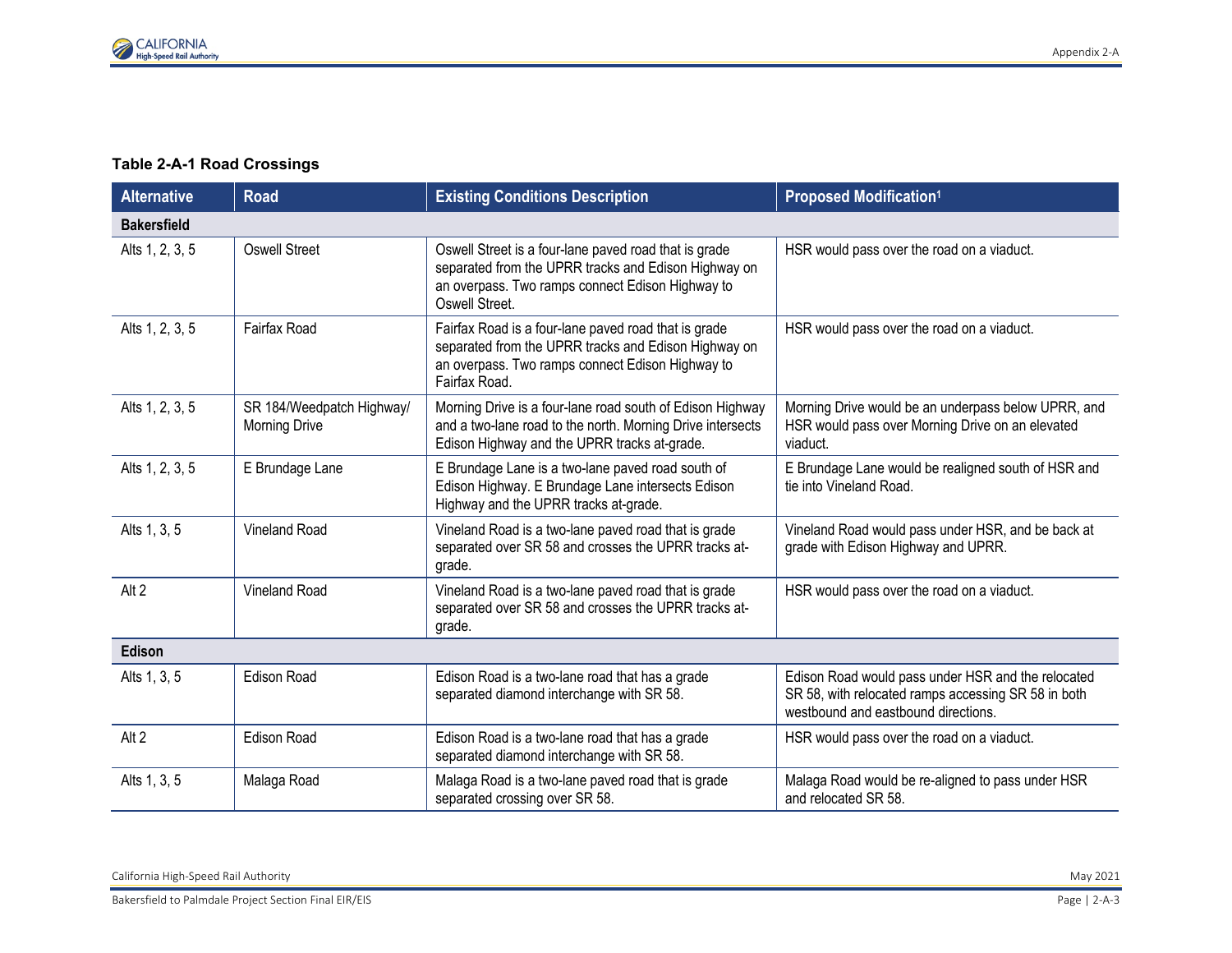

| <b>Alternative</b> | <b>Road</b>                           | <b>Existing Conditions Description</b>                                                          | <b>Proposed Modification<sup>1</sup></b>                                                                                                        |
|--------------------|---------------------------------------|-------------------------------------------------------------------------------------------------|-------------------------------------------------------------------------------------------------------------------------------------------------|
| Alt <sub>2</sub>   | Malaga Road                           | Malaga Road is a two-lane paved road that is grade<br>separated crossing over SR 58.            | HSR would pass over the road on a viaduct.                                                                                                      |
| Alts 1, 3, 5       | <b>Comanche Drive</b>                 | Comanche Drive is a two-lane road that has a grade<br>separated diamond interchange with SR 58. | Comanche Drive would pass under HSR and relocated<br>SR 58, with relocated ramps accessing SR 58 in both<br>westbound and eastbound directions. |
| Alt 2              | Comanche Drive                        | Comanche Drive is a two-lane road that has a grade<br>separated diamond interchange with SR 58. | HSR would pass over the road on a viaduct.                                                                                                      |
| Alts 1, 3, 5       | Tejon Highway                         | Tejon Highway is a two-lane paved road that is grade<br>separated crossing over SR 58.          | Tejon Highway would be re-constructed to pass under<br>HSR and relocated SR 58.                                                                 |
| Alt <sub>2</sub>   | Tejon Highway                         | Tejon Highway is a two-lane paved road that is grade<br>separated crossing over SR 58.          | HSR would pass over the road on a viaduct.                                                                                                      |
| Alts 1, 3, 5       | <b>Towerline Road</b>                 | Towerline Road is a two-lane road that has a grade<br>separated diamond interchange with SR 58. | Towerline Road would pass under HSR and relocated<br>SR 58, with relocated ramps accessing SR 58 in both<br>westbound and eastbound directions. |
| Alt 2              | <b>Towerline Road</b>                 | Towerline Road is a two-lane road that has a grade<br>separated diamond interchange with SR 58. | HSR would pass over the road on a viaduct. The EB SR<br>58 ramps would be re-aligned.                                                           |
| Alt 2              | SR 58 (17750+00)                      | SR 58 is an existing four-lane state highway.                                                   | HSR would pass over the road on a viaduct.                                                                                                      |
| Alts 1, 3, 5       | Neumarkel Road                        | Existing dirt road.                                                                             | Neumarkel Road would be shifted to the east and pass<br>under HSR.                                                                              |
| Alt <sub>2</sub>   | Neumarkel Road                        | Existing dirt road.                                                                             | HSR would pass over the road on a viaduct.                                                                                                      |
| Alts 1, 2, 3, 5    | Bena Road                             | Two-lane paved road.                                                                            | HSR would pass over the road on a viaduct.                                                                                                      |
| Alts 1, 2, 3, 5    | General Beale Road                    | Existing dirt road.                                                                             | General Beale Road would be raised vertically and pass<br>over HSR on a new roadway structure.                                                  |
| Alts 1, 2, 3, 5    | Edison Highway                        | Edison Highway is a four-lane paved road separated by a<br>raised median.                       | Edison Road would be reduced to a two-lane road for<br>approximately 2.4 miles to provide room for HSR viaduct<br>bridge piers.                 |
| Alts 1, 2, 3, 5    | Caliente Bodfish Road<br>$(18159+00)$ | Existing two-lane paved road.                                                                   | Caliente Bodfish Road would be re-aligned and pass<br>under the HSR.                                                                            |
| Alts 1, 2, 3, 5    | Bealville (18306+00)                  | Existing two-lane paved road.                                                                   | Bealville Road would be relocated to the west and pass<br>over the HSR on a new roadway structure.                                              |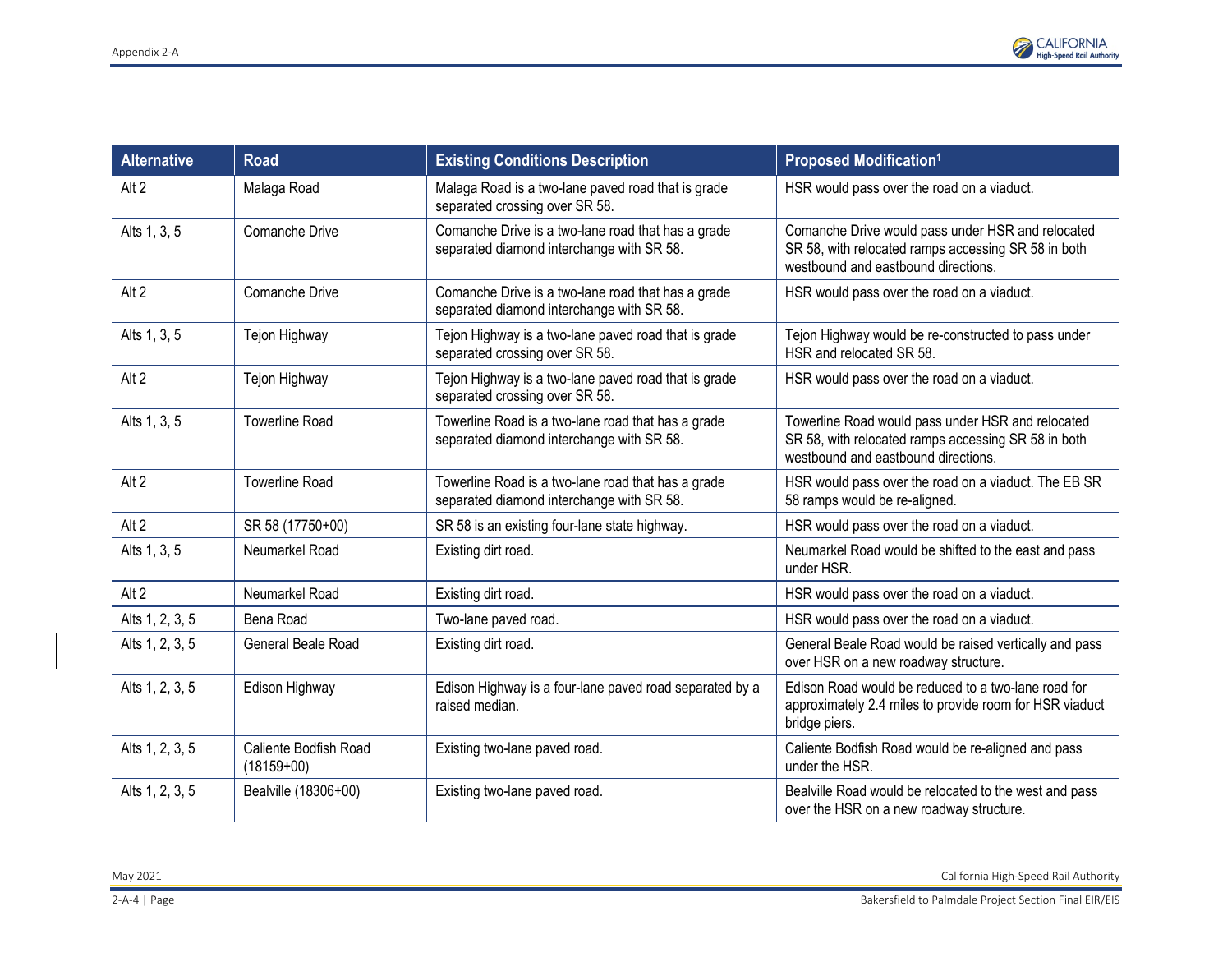| <b>Alternative</b>                   | <b>Road</b>                 | <b>Existing Conditions Description</b>        | <b>Proposed Modification<sup>1</sup></b>                                                          |  |
|--------------------------------------|-----------------------------|-----------------------------------------------|---------------------------------------------------------------------------------------------------|--|
| Keene                                |                             |                                               |                                                                                                   |  |
| Alts 1, 2, 3, 5                      | Tehachapi Woodford Road     | Existing dirt road.                           | HSR would pass over Tehachapi Woodford Road on<br>viaduct.                                        |  |
| Alts 1, 2, 3, 5                      | SR 58 (18730+00)            | SR 58 is an existing four-lane state highway. | HSR would pass over SR 58 on viaduct.                                                             |  |
| Alts 1, 2, 3, 5,<br><b>CCNM</b>      | SR 58 (18785+00)            | SR 58 is an existing four-lane state highway. | SR 58 would be re-aligned and pass over HSR on a new<br>roadway structure.                        |  |
| Alts 1, 2, 3, 5                      | SR 58 (18835+00)            | SR 58 is an existing four-lane state highway. | HSR would pass over SR 58 on viaduct.                                                             |  |
| Alts 1, 2, 3, 5                      | SR 58 (18872+00)            | SR 58 is an existing four-lane state highway. | HSR would pass over SR 58 on viaduct.                                                             |  |
| <b>RFND CCNM</b>                     | SR 58 (18750+00)            | SR 58 is an existing four-lane state highway. | SR 58 would be realigned with new on and off ramps for<br>Broome Road.                            |  |
| Tehachapi                            |                             |                                               |                                                                                                   |  |
| Alts 1, 2, 3, 5,<br><b>RFND CCNM</b> | <b>Burnett Road</b>         | Existing two-lane paved road.                 | Burnett Road would be re-aligned to northwest of its<br>existing alignment.                       |  |
| Alts 1, 2, 3, 5,<br><b>RFND CCNM</b> | <b>Challenger Drive</b>     | Existing two-lane paved road.                 | Challenger Drive would be realigned to the northwest.<br>HSR would pass over the road on viaduct. |  |
| Alts 1, 2, 3, 5,<br><b>RFND CCNM</b> | Dennison Road               | Existing two-lane paved road.                 | Dennison Road would be realigned to the northwest and<br>tie into realigned Challenger Drive.     |  |
| Alts 1, 2, 3, 5                      | Goodrick Drive              | Existing two-lane paved road.                 | HSR would pass over road on viaduct.                                                              |  |
| Alts 1, 2, 3, 5,<br><b>RFND CCNM</b> | SR 58 (19091+00)            | SR 58 is an existing four-lane state highway. | HSR would pass over SR 58 on viaduct.                                                             |  |
| Alts 1, 2, 3, 5                      | Tehachapi Boulevard         | Existing two-lane paved road.                 | HSR would pass over road on viaduct.                                                              |  |
| Alts 1, 2, 3, 5                      | Valley Boulevard (19146+00) | Existing dirt road.                           | Valley Boulevard would be realigned and tie into Steuber<br>Road.                                 |  |
| Alts 1, 2, 3, 5                      | <b>Steuber Road</b>         | Existing two-lane paved road.                 | HSR would pass over road on viaduct.                                                              |  |
| Alts 1, 2, 3, 5                      | E Abajo Avenue              | Existing dirt road.                           | Closed at the HSR crossing with cul-de-sacs constructed<br>on either side.                        |  |
| Alts 1, 2, 3, 5                      | Abajo Avenue                | Existing dirt road.                           | Closed at the HSR crossing with cul-de-sacs constructed<br>on either side.                        |  |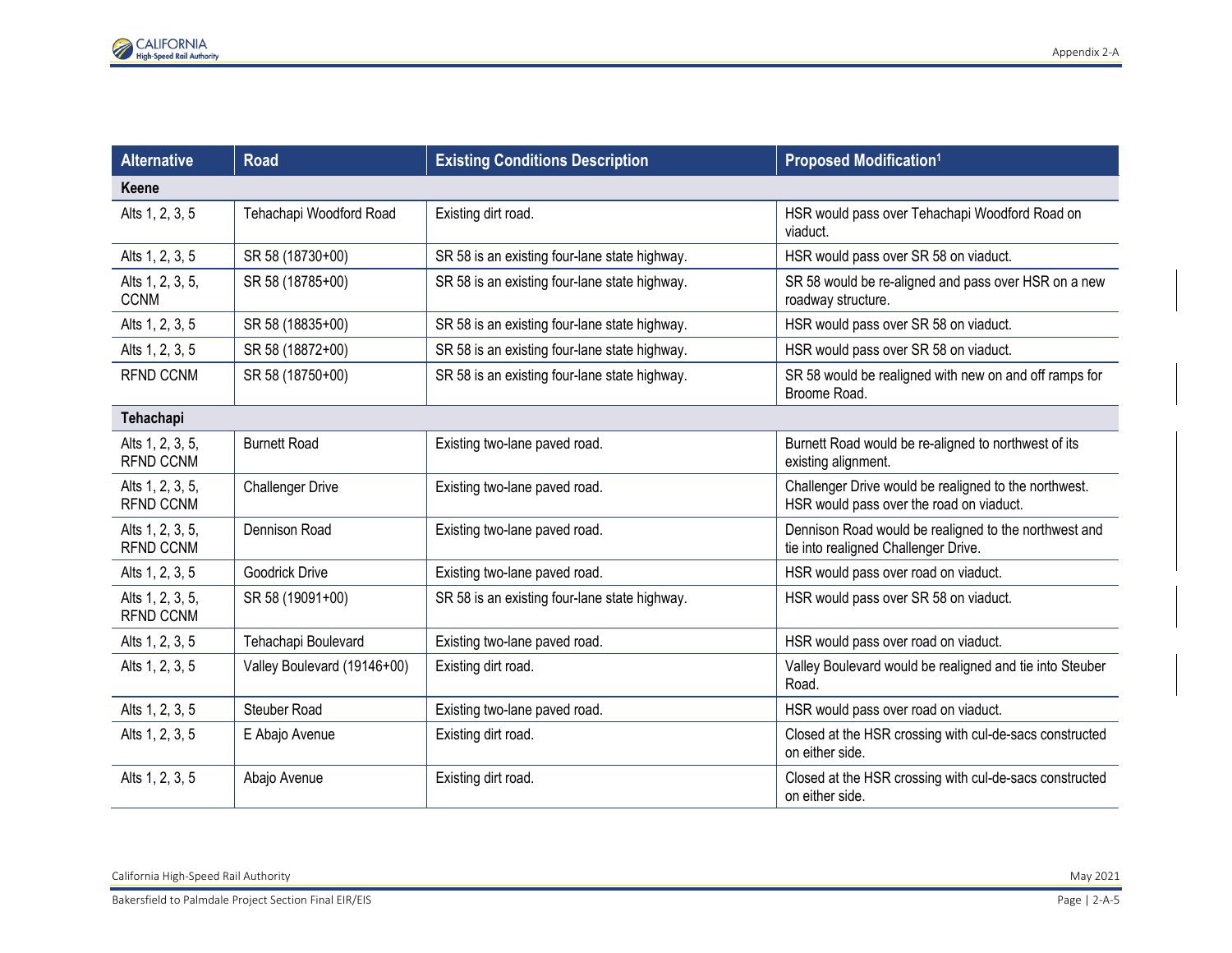| <b>Alternative</b> | <b>Road</b>                                 | <b>Existing Conditions Description</b> | <b>Proposed Modification1</b>                                                                                                         |  |
|--------------------|---------------------------------------------|----------------------------------------|---------------------------------------------------------------------------------------------------------------------------------------|--|
| Alts 1, 2, 3, 5    | <b>Orchard Street</b>                       | Existing dirt road.                    | Closed at the HSR crossing with cul-de-sacs constructed<br>on either side.                                                            |  |
| Alts 1, 2, 3, 5    | Highline Road                               | Existing two-lane paved road.          | Highline Road would pass over HSR on a new roadway<br>structure.                                                                      |  |
| Alts 1, 2, 3, 5    | Tehachapi Willow Springs<br>Road (19243+00) | Existing two-lane paved road.          | Tehachapi Willow Springs Road would pass over HSR on<br>a new roadway structure.                                                      |  |
| Mojave             |                                             |                                        |                                                                                                                                       |  |
| Alts 1, 2, 3, 5    | Cameron Road                                | Existing two-lane paved road.          | HSR would pass over road on viaduct. The road would<br>be extended to tie into realigned Tehachapi Willow<br>Springs Road.            |  |
| Alts 1,2, 5        | Tehachapi Willow Springs<br>Road (19462+00) | Existing two-lane paved road.          | Tehachapi Willow Springs Road would be realigned to<br>the south and pass over the Pacific Crest Trail on a new<br>roadway structure. |  |
| Alt <sub>3</sub>   | Tehachapi Willow Springs<br>Road (19462+00) | Existing two-lane paved road.          | HSR would pass over road on viaduct.                                                                                                  |  |
| Alts 1, 2, 5       | Tehachapi Willow Springs<br>Road (19670+00) | Existing two-lane paved road.          | HSR would pass over road on viaduct.                                                                                                  |  |
| Alts 1, 2, 5       | Oak Creek Road                              | Existing dirt road.                    | Oak Creek Road would be realigned to pass over HSR.<br>HSR would be in a tunnel at the crossing.                                      |  |
| Alt <sub>3</sub>   | Oak Creek Road                              | Existing dirt road.                    | HSR would pass over road on viaduct.                                                                                                  |  |
| Alt <sub>3</sub>   | 115th Street W                              | Existing dirt road.                    | Closed at the HSR crossing with cul-de-sacs constructed<br>on either side.                                                            |  |
| Alts 1, 2, 5       | Robert Ranch Road                           | Existing dirt road.                    | HSR would pass over road on viaduct.                                                                                                  |  |
| Alt <sub>3</sub>   | Robert Ranch Road                           | Existing dirt road.                    | Closed at the HSR crossing with cul-de-sacs constructed<br>on either side.                                                            |  |
| Alts 1, 2, 5       | 110th Street                                | Existing dirt road.                    | Road would be re-aligned and HSR would pass over<br>road on viaduct.                                                                  |  |
| Alts 1, 2, 3, 5    | <b>Trotter Avenue</b>                       | Existing dirt road.                    | HSR would pass over road on viaduct.                                                                                                  |  |
| Alt <sub>3</sub>   | 110th Street                                | Existing dirt road.                    | Road would be re-aligned and HSR would pass over<br>road on viaduct.                                                                  |  |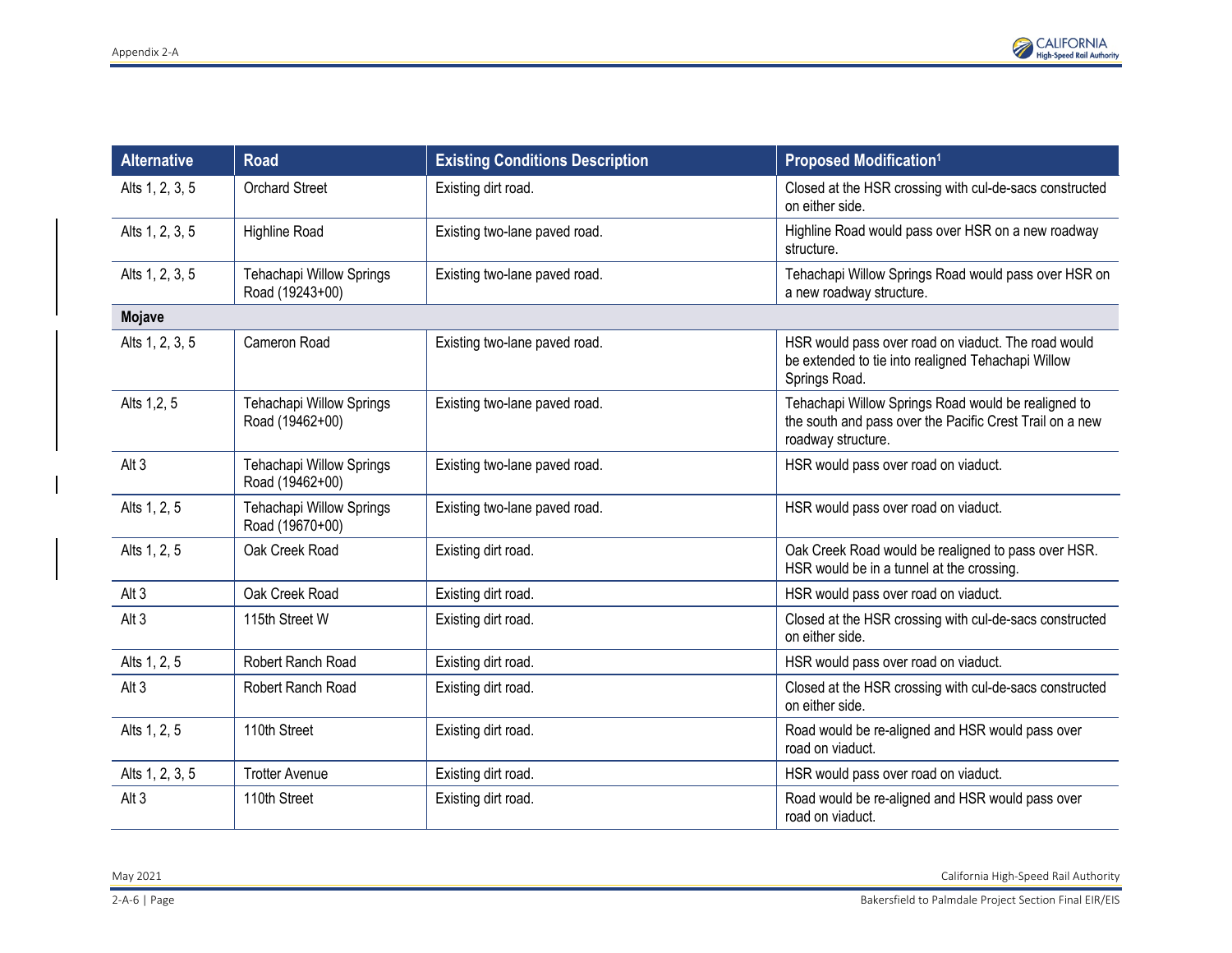| <b>Alternative</b> | <b>Road</b>            | <b>Existing Conditions Description</b> | <b>Proposed Modification<sup>1</sup></b>                                                                   |
|--------------------|------------------------|----------------------------------------|------------------------------------------------------------------------------------------------------------|
| Alts 1, 2, 3, 5    | Aqueduct Road          | Existing dirt road.                    | HSR would pass over road on viaduct.                                                                       |
| Alts 1, 2, 3, 5    | General Petroleum Road | Existing dirt road.                    | Closed at the HSR crossing with cul-de-sacs constructed<br>on either side.                                 |
| Alts 1, 2, 3, 5    | <b>Backus Road</b>     | Existing two-lane paved road.          | Closed at the HSR crossing with a cul-de-sac<br>constructed on the east side. West side will be realigned. |
| Alts 1, 2, 3, 5    | 105th Street           | Existing dirt road.                    | Road would be re-aligned and HSR would pass over<br>road on viaduct.                                       |
| Rosamond           |                        |                                        |                                                                                                            |
| Alts 1, 2, 3, 5    | Montiverde Road        | Existing dirt road.                    | Closed at the HSR crossing with cul-de-sacs constructed<br>on either side.                                 |
| Alts 1, 2, 3, 5    | 100th Street           | Existing dirt road.                    | Closed at the HSR crossing with cul-de-sacs constructed<br>on either side.                                 |
| Alts 1, 2, 5       | Acosta Street          | Existing dirt road.                    | Closed at the HSR crossing with cul-de-sacs constructed<br>on either side.                                 |
| Alts 1, 2, 3, 5    | <b>Toy Avenue</b>      | Existing dirt road.                    | Closed at the HSR crossing with cul-de-sacs constructed<br>on either side.                                 |
| Alts 1, 2, 3, 5    | Highgate Avenue        | Existing dirt road.                    | Closed at the HSR crossing with cul-de-sacs constructed<br>on either side.                                 |
| Alts 1, 2, 3, 5    | <b>Bright Avenue</b>   | Existing dirt road.                    | Closed at the HSR crossing with cul-de-sacs constructed<br>on either side.                                 |
| Alts 1, 2, 3, 5    | Sandra Way             | Existing dirt road.                    | Closed at the HSR crossing and have a cul-de-sac<br>constructed at the end.                                |
| Alts 1, 2, 3, 5    | Vim Avenue             | Existing dirt road.                    | Closed at the HSR crossing and have a cul-de-sac<br>constructed at the end.                                |
| Alts 1, 2, 3, 5    | Condado Street         | Existing dirt road.                    | Closed at the HSR crossing with cul-de-sacs constructed<br>on either side.                                 |
| Alts 1, 2, 3, 5    | Tingle Avenue          | Existing dirt road.                    | Closed at the HSR crossing and have a cul-de-sac<br>constructed at the end.                                |
| Alts 1, 2, 3, 5    | 95th Street            | Existing dirt road.                    | Closed at the HSR crossing and have a cul-de-sac<br>constructed at the end.                                |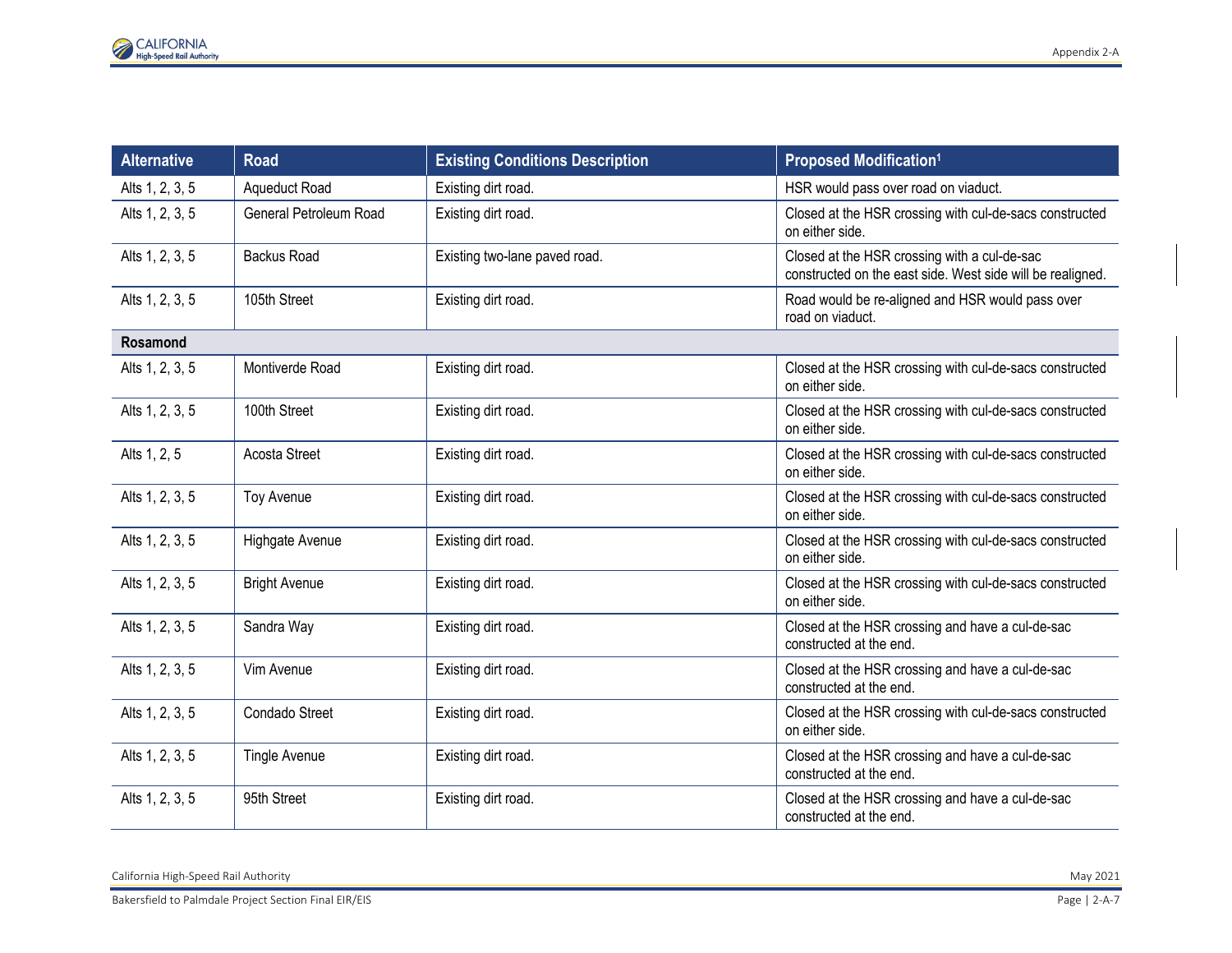| <b>Alternative</b> | Road                                        | <b>Existing Conditions Description</b> | <b>Proposed Modification1</b>                                                                                              |  |
|--------------------|---------------------------------------------|----------------------------------------|----------------------------------------------------------------------------------------------------------------------------|--|
| Alts 1, 2, 3, 5    | Champagne Avenue                            | Existing dirt road.                    | Closed at the HSR crossing with cul-de-sacs constructed<br>on either side.                                                 |  |
| Alts 1, 2, 5       | McConnell Avenue                            | Existing dirt road.                    | HSR would pass over road on viaduct.                                                                                       |  |
| Alt <sub>3</sub>   | McConnell Avenue                            | Existing dirt road.                    | HSR would pass over road on viaduct. Closed at the<br>HSR crossing on the west side. A cul-de-sac would be<br>constructed. |  |
| Alts 1, 2, 3, 5    | Tehachapi Willow Springs<br>Road (20009+00) | Existing at-grade paved road.          | HSR would pass over road on viaduct.                                                                                       |  |
| Alts 1, 2, 3, 5    | Dawn Road                                   | Existing dirt road.                    | HSR would pass over road on viaduct.                                                                                       |  |
| Alts 1, 2, 3, 5    | 85th Street W                               | Existing dirt road.                    | Road would be re-aligned, HSR would pass over road on<br>viaduct.                                                          |  |
| Alts 1, 2, 3, 5    | Favorito Avenue                             | Existing dirt road.                    | HSR would pass over road on viaduct.                                                                                       |  |
| Alts 1, 2, 3, 5    | 80th Street W                               | Existing dirt road.                    | Road would be re-aligned, HSR would pass over road on<br>viaduct.                                                          |  |
| Alts 1, 2, 3, 5    | Ace Avenue                                  | Existing dirt road.                    | Closed at the HSR crossing with cul-de-sacs constructed<br>on either side.                                                 |  |
| Alts 1, 2, 3, 5    | Sweetser Road                               | Existing dirt road.                    | HSR would pass over road on viaduct.                                                                                       |  |
| Alts 1, 2, 3, 5    | <b>Brightstar Avenue</b>                    | Existing dirt road.                    | Closed at the HSR crossing with cul-de-sacs constructed<br>on either side.                                                 |  |
| Alts 1, 2, 3, 5    | Lodestar Avenue                             | Existing dirt road.                    | Closed at the HSR crossing with cul-de-sacs constructed<br>on either side.                                                 |  |
| Alts 1, 2, 3, 5    | 70th Street                                 | Existing dirt road.                    | Closed at the HSR crossing with cul-de-sacs constructed<br>on either side.                                                 |  |
| Alts 1, 2, 3, 5    | Irone Avenue                                | Existing dirt road.                    | Closed at the HSR crossing with cul-de-sacs constructed<br>on either side.                                                 |  |
| Alts 1, 2, 3, 5    | 67th Street                                 | Existing dirt road.                    | Closed at the HSR crossing with cul-de-sacs constructed<br>on either side.                                                 |  |
| Alts 1, 2, 3, 5    | <b>Felsite Avenue</b>                       | Existing dirt road.                    | Closed at the HSR crossing with cul-de-sacs constructed<br>on either side.                                                 |  |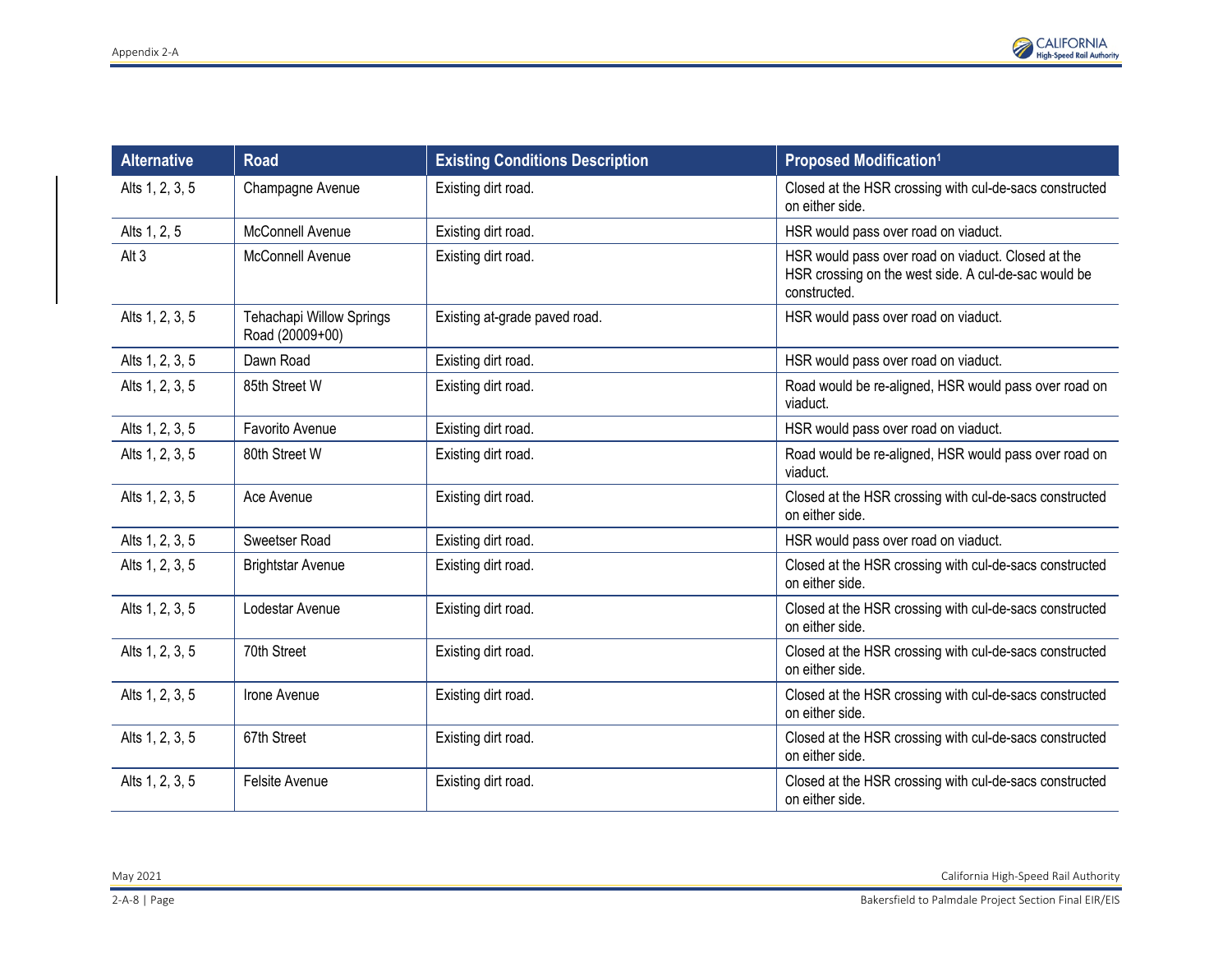| <b>Alternative</b> | <b>Road</b>           | <b>Existing Conditions Description</b> | <b>Proposed Modification<sup>1</sup></b>                                     |
|--------------------|-----------------------|----------------------------------------|------------------------------------------------------------------------------|
| Alts 1, 2, 3, 5    | 65th Street           | Existing dirt road.                    | Closed at the HSR crossing with cul-de-sacs constructed<br>on either side.   |
| Alts 1, 2, 3, 5    | Rosamond Boulevard    | Existing at-grade paved road.          | HSR would pass over road on viaduct.                                         |
| Alts 1, 2, 3, 5    | Gobi Avenue           | Existing dirt road.                    | Road would be closed with a cul-de-sac constructed on<br>the west side only. |
| Alts 1, 2, 3, 5    | 60th Street W         | Existing at-grade paved road.          | HSR would pass over road on viaduct.                                         |
| Alts 1, 2, 3, 5    | Astoria Avenue        | Existing at-grade paved road.          | HSR would pass over road on viaduct.                                         |
| Alts 1, 2, 3, 5    | <b>Holiday Avenue</b> | Existing dirt road.                    | HSR would pass over road on viaduct.                                         |
| Alts 1, 2, 3, 5    | 58th Street           | Existing dirt road.                    | Closed at the HSR crossing with cul-de-sacs constructed<br>on either side.   |
| Alts 1, 2, 3, 5    | 57th Street           | Existing dirt road.                    | Closed at the HSR crossing with cul-de-sacs constructed<br>on either side.   |
| Alts 1, 2, 3, 5    | 55th Street           | Existing dirt road.                    | Closed at the HSR crossing with cul-de-sacs constructed<br>on either side.   |
| Alts 1, 2, 3, 5    | 52nd Street           | Existing dirt road.                    | Closed at the HSR crossing with cul-de-sacs constructed<br>on either side.   |
| Alts 1, 2, 3, 5    | 50th Street           | Existing dirt road.                    | Road would be re-aligned and HSR would pass over<br>road on viaduct.         |
| Alts 1, 2, 3, 5    | <b>Willow Avenue</b>  | Existing dirt road.                    | Closed at the HSR crossing with cul-de-sacs constructed<br>on either side.   |
| Alts 1, 2, 3, 5    | Gaskell Road          | Existing dirt road.                    | Gaskell Road would be realigned to tie into relocated<br>50th Street.        |
| Alts 1, 2, 3, 5    | Cathy Avenue          | Existing dirt road.                    | Closed at the HSR crossing with cul-de-sacs constructed<br>on either side.   |
| Alts 1, 2, 3, 5    | Roland Avenue         | Existing dirt road.                    | Closed at the HSR crossing with cul-de-sacs constructed<br>on either side.   |
| Alts 1, 2, 3, 5    | Elder Avenue          | Existing dirt road.                    | Closed at the HSR crossing with cul-de-sacs constructed<br>on either side.   |
| Alts1, 2, 3, 5     | 45th Street           | Existing dirt road.                    | Closed at the HSR crossing with cul-de-sacs constructed<br>on either side.   |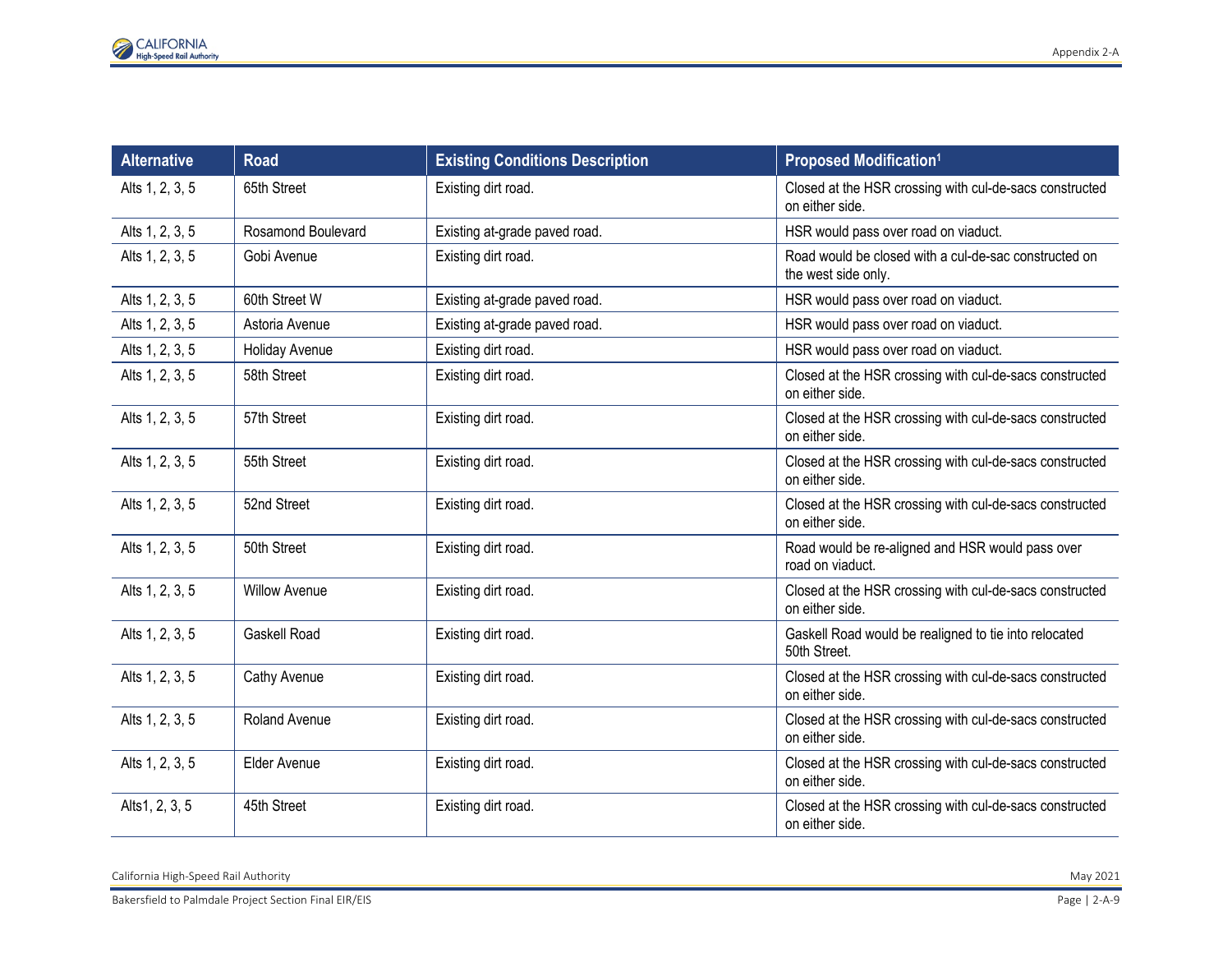

| <b>Alternative</b> | <b>Road</b>   | <b>Existing Conditions Description</b> | <b>Proposed Modification<sup>1</sup></b>                                    |
|--------------------|---------------|----------------------------------------|-----------------------------------------------------------------------------|
| Alts 1, 2, 3, 5    | W Avenue A    | Existing at-grade paved road.          | HSR would pass over road on viaduct.                                        |
| Alts 1, 2, 3, 5    | Avenue A-4    | Existing dirt road.                    | Closed at the HSR crossing with cul-de-sacs constructed<br>on either side.  |
| Alts 1, 2, 3, 5    | Avenue A-8    | Existing dirt road.                    | Closed at the HSR crossing with cul-de-sacs constructed<br>on either side.  |
| Alts 1, 2, 3, 5    | 40th Street   | Existing dirt road.                    | Closed at the HSR crossing with cul-de-sacs constructed<br>on either side.  |
| Alts 1, 2, 3, 5    | Avenue A-12   | Existing dirt road.                    | Closed at the HSR crossing with cul-de-sacs constructed<br>on either side.  |
| Alts 1, 2, 3, 5    | W Avenue B    | Existing dirt road.                    | HSR would pass over road on viaduct.                                        |
| Alts 1, 2, 3, 5    | 35th Street   | Existing dirt road.                    | Closed at the HSR crossing with cul-de-sacs constructed<br>on either side.  |
| Alts 1, 2, 3, 5    | 32nd Street   | Existing dirt road.                    | Closed at the HSR crossing with cul-de-sacs constructed<br>on either side.  |
| Alts 1, 2, 3, 5    | Avenue B-12   | Existing dirt road.                    | Closed at the HSR crossing with cul-de-sacs constructed<br>on either side.  |
| Alts 1, 2, 3, 5    | W Avenue C    | Existing at-grade paved road.          | HSR would pass over road on viaduct.                                        |
| Alts 1, 2, 3, 5    | 30th Street   | Existing at-grade paved road.          | HSR would pass over road on viaduct.                                        |
| Alts 1, 2, 3, 5    | 27th Street   | Existing dirt road.                    | Closed at the HSR crossing with cul-de-sacs constructed<br>on either side.  |
| Alts 1, 2, 3, 5    | Avenue C-14   | Existing dirt road.                    | Closed at the HSR crossing and have a cul-de-sac<br>constructed at the end. |
| Alts 1, 2, 3, 5    | 25th Street   | Existing dirt road.                    | Road closed at W Avenue D and east of HSR, with cul-<br>de-sac added.       |
| Alts 1, 2, 3, 5    | W Avenue D    | Existing at-grade paved road.          | HSR would pass over road on viaduct.                                        |
| Alts 1, 2, 3, 5    | Avenue D-4    | Existing dirt road.                    | Closed at the HSR crossing and have a cul-de-sac<br>constructed at the end. |
| Alts 1, 2, 3, 5    | 22nd Street W | Existing dirt road.                    | Closed at the HSR crossing and have a cul-de-sac<br>constructed at the end. |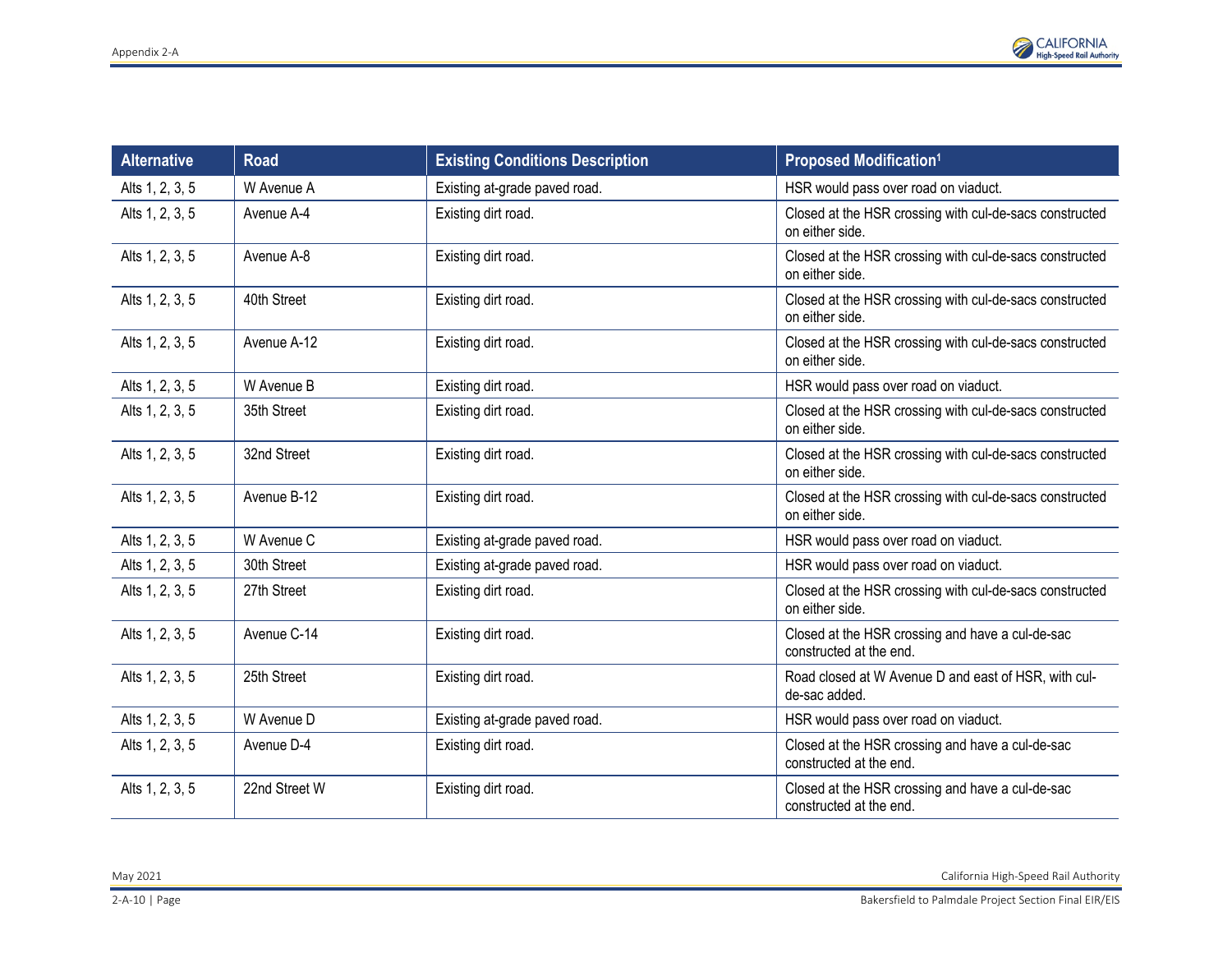| <b>Alternative</b> | <b>Road</b>   | <b>Existing Conditions Description</b>                                                                                                                    | <b>Proposed Modification<sup>1</sup></b>                                                                                                                                                                  |  |
|--------------------|---------------|-----------------------------------------------------------------------------------------------------------------------------------------------------------|-----------------------------------------------------------------------------------------------------------------------------------------------------------------------------------------------------------|--|
| Alts 1, 2, 3, 5    | <b>SR 14</b>  | Existing four-lane State Highway.                                                                                                                         | HSR would pass over SR 14 on viaduct.                                                                                                                                                                     |  |
| Alts 1, 2, 3, 5    | 15th Street   | Existing dirt road.                                                                                                                                       | Closed at the HSR crossing and have a cul-de-sac<br>constructed at the end.                                                                                                                               |  |
| Alts 1, 2, 3, 5    | W Avenue E    | Existing at-grade paved road.                                                                                                                             | HSR would pass over road on viaduct.                                                                                                                                                                      |  |
| Alts 1, 2, 3, 5    | Avenue E-4    | Existing dirt road.                                                                                                                                       | Closed at the HSR crossing and have a cul-de-sac<br>constructed at the end.                                                                                                                               |  |
| Alts 1, 2, 3, 5    | Avenue E-8    | Existing dirt road.                                                                                                                                       | Closed at the HSR crossing and have a cul-de-sac<br>constructed at the end.                                                                                                                               |  |
| Alts 1, 2, 3, 5    | Avenue E-10   | Existing dirt road.                                                                                                                                       | Closed at the HSR crossing and have a cul-de-sac<br>constructed at the end.                                                                                                                               |  |
| Alts 1, 2, 3, 5    | 15th Street W | Existing dirt road.                                                                                                                                       | Closed at the HSR crossing and have a cul-de-sac<br>constructed at the end.                                                                                                                               |  |
| Alts 1, 2, 3, 5    | 12th PIW      | Existing dirt road.                                                                                                                                       | Closed at the HSR crossing and have a cul-de-sac<br>constructed at the end.                                                                                                                               |  |
| Lancaster          |               |                                                                                                                                                           |                                                                                                                                                                                                           |  |
| Alts 1, 2, 3, 5    | W Avenue F    | Existing at-grade paved road.                                                                                                                             | HSR would pass over road on viaduct.                                                                                                                                                                      |  |
| Alts 1, 2, 3, 5    | 10th Street W | Existing dirt road.                                                                                                                                       | Closed at the HSR crossing and have a cul-de-sac<br>constructed at the end.                                                                                                                               |  |
| Alts 1, 2, 3, 5    | W Avenue G    | Existing two-lane paved road with an at-grade crossing of<br>the UPRR track.                                                                              | W Avenue G would be grade separated by raising the<br>roadway profile and constructing overpasses over HSR<br>and UPRR. The profile of Sierra Highway would be<br>raised to meet the grade of W Avenue G. |  |
| Alts 1, 2, 3, 5    | W Avenue H    | Existing paved road having seven lanes within the<br>crossing area. The existing road is grade separated on an<br>overpass above Sierra Highway and UPRR. | W Avenue H would be reconstructed on a higher<br>alignment on a new roadway bridge spanning Sierra<br>Highway, HSR, and UPRR.                                                                             |  |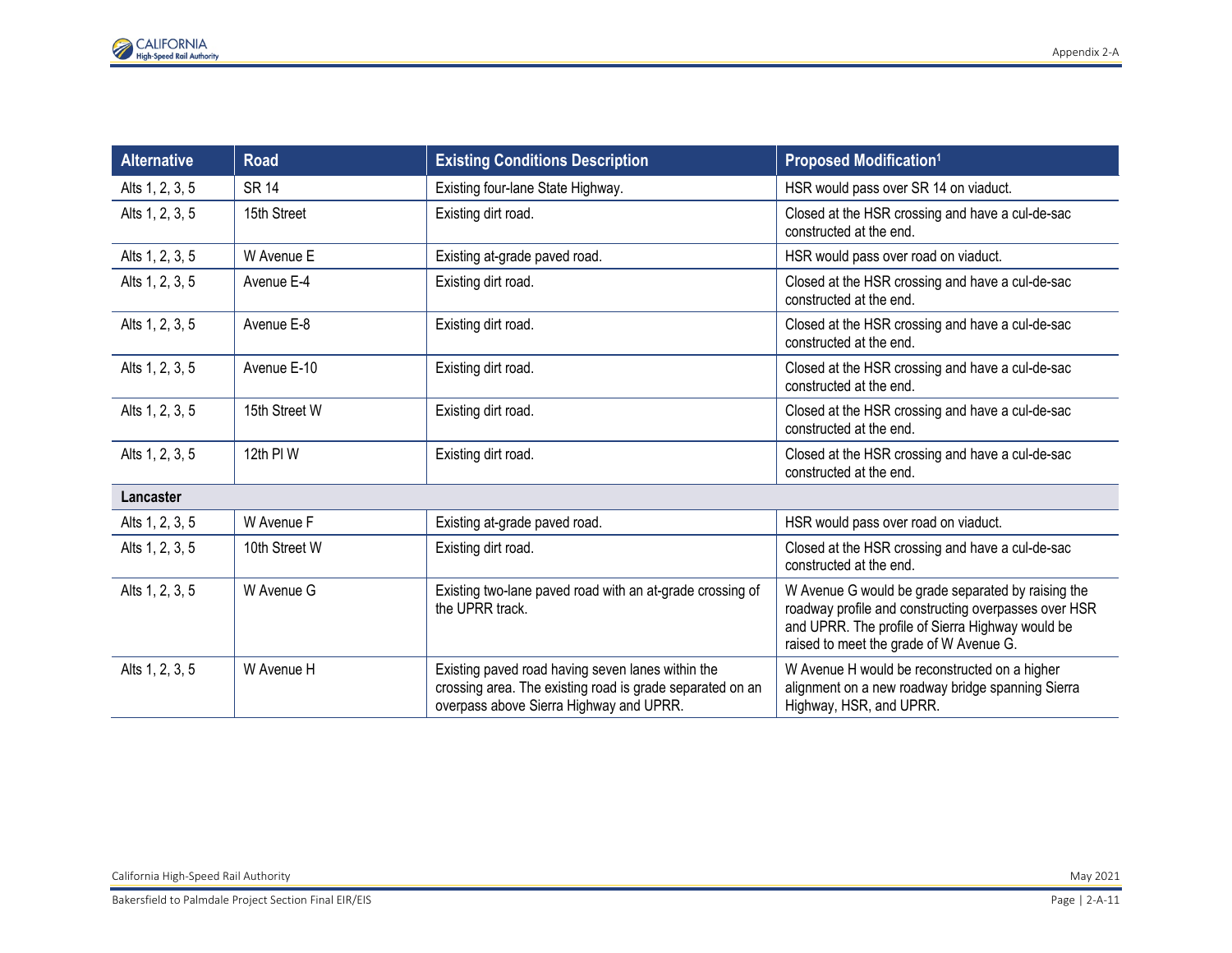| <b>Alternative</b> | <b>Road</b>           | <b>Existing Conditions Description</b>                                                                                                                                   | <b>Proposed Modification<sup>1</sup></b>                                                                                                                                                                                                                                                                                                                                    |
|--------------------|-----------------------|--------------------------------------------------------------------------------------------------------------------------------------------------------------------------|-----------------------------------------------------------------------------------------------------------------------------------------------------------------------------------------------------------------------------------------------------------------------------------------------------------------------------------------------------------------------------|
| Alts 1, 2, 3       | W Avenue I            | Existing paved road having six lanes within the crossing<br>area. The existing road crosses Sierra Highway and two<br>UPRR tracks at grade.                              | W Avenue I would be grade separated with an underpass<br>passing beneath Sierra Highway, HSR, and UPRR.<br>Access to W Avenue I from Sierra Highway would be<br>maintained via existing roads north of W Avenue I with a<br>new signalized intersection on Sierra Highway north of W<br>Avenue I. Yucca Avenue and Trevor Avenue would be<br>lowered to tie into Avenue I.  |
| Alt <sub>5</sub>   | W Avenue I            | Existing paved road having six lanes within the crossing<br>area. The existing road crosses Sierra Highway and two<br>UPRR tracks at grade.                              | W Avenue I would be grade separated with an overpass<br>spanning Sierra Highway, HSR, and UPRR. Access to W<br>Avenue I from Sierra Highway would be maintained by<br>constructing a new road connecting a signalized<br>intersection Sierra Highway south of W Avenue I to a<br>signalized intersection on W Avenue I west of Sierra<br>Highway.                           |
| Alts 1, 2, 3, 5    | W Lancaster Boulevard | Existing paved two-lane road west of Sierra Highway that<br>crosses Sierra Highway and two UPRR tracks at grade.<br>East of Sierra Highway, the road becomes four lanes. | W Lancaster Boulevard would be grade separated with<br>an underpass passing beneath Sierra Highway, HSR,<br>UPRR, and Yucca Avenue. Sierra Highway would no<br>longer be directly accessible.                                                                                                                                                                               |
| Alts 1, 2, 3, 5    | W Avenue J            | W Avenue J is a six-lane road that intersects Sierra<br>Highway and the UPRR tracks at-grade.                                                                            | W Avenue J would be grade separated with a new<br>roadway overpass spanning Sierra Highway, HSR, and<br>UPRR tracks. The connection to Sierra Highway would<br>be maintained by constructing a new road connection<br>from a new signalized intersection on Sierra Highway<br>south of W Avenue J to a new signalized intersection<br>west of Sierra Highway on W Avenue J. |
| Alts 1, 2, 3, 5    | W Avenue K            | W Avenue K is a six-lane road that intersects Sierra<br>Highway and the UPRR tracks at-grade.                                                                            | W Avenue K would be grade separated with a new<br>roadway overpass spanning HSR and UPRR tracks.<br>Sierra Highway would be relocated west of its existing<br>location. A new signalized intersection would be<br>constructed where the relocated Sierra Highway<br>intersects W Avenue K.                                                                                  |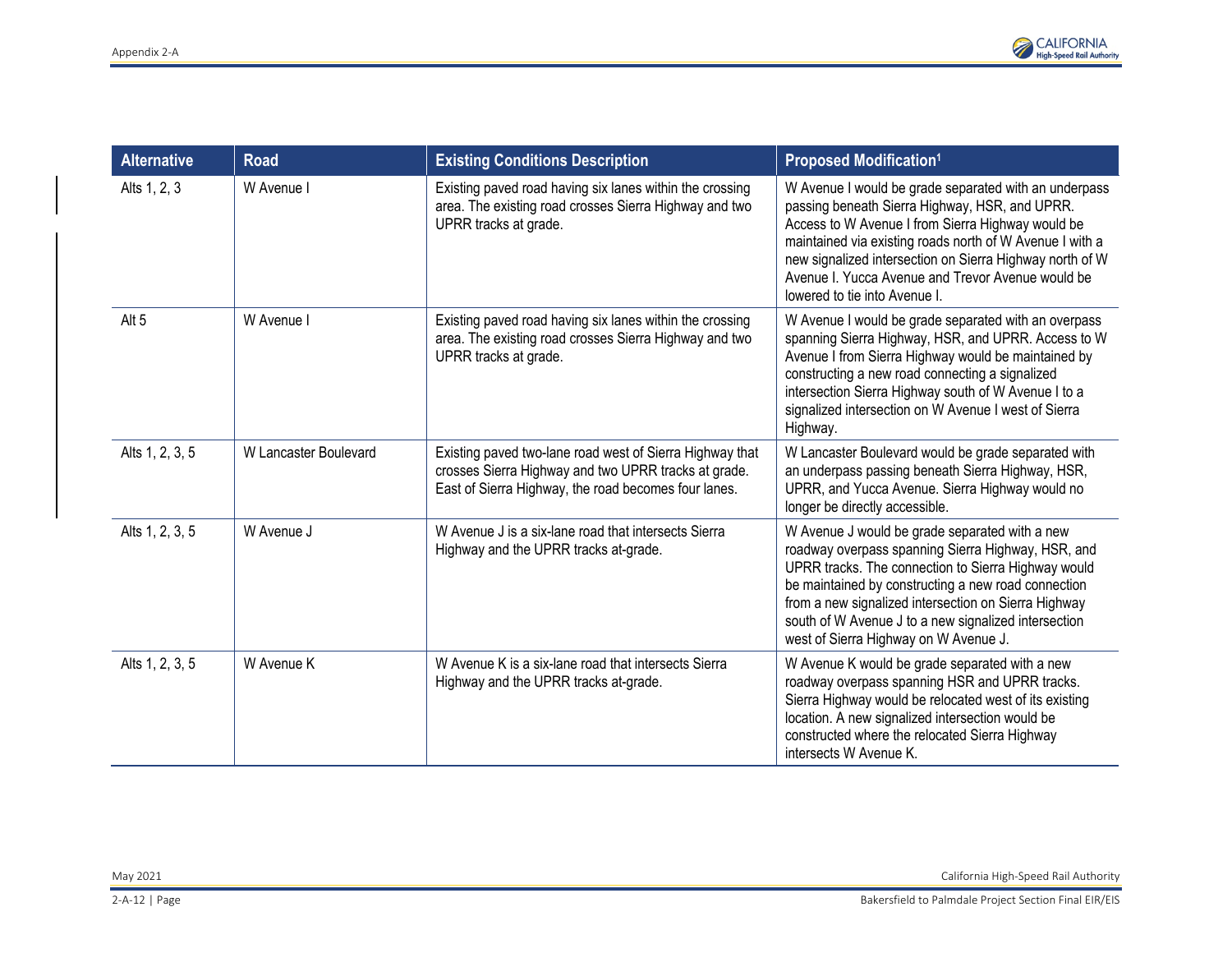<span id="page-14-0"></span>

| <b>Alternative</b> | <b>Road</b>               | <b>Existing Conditions Description</b>                                                                                                                                                                             | <b>Proposed Modification1</b>                                                                                                                                                                                                                                                                                                                                                       |
|--------------------|---------------------------|--------------------------------------------------------------------------------------------------------------------------------------------------------------------------------------------------------------------|-------------------------------------------------------------------------------------------------------------------------------------------------------------------------------------------------------------------------------------------------------------------------------------------------------------------------------------------------------------------------------------|
| Alts 1, 2, 3, 5    | W Avenue L                | W Avenue L is a five-lane road (three EB and two WB)<br>that is grade separated with a roadway overpass spanning<br>Sierra Highway and UPRR tracks. Two Ramps provide<br>access from Sierra Highway to W Avenue L. | W Avenue L would be raised with a new roadway<br>overpass spanning two lead tracks for the LMF, HSR,<br>Metrolink tracks, and UPRR tracks. Sierra Highway<br>would be relocated to the west of its existing location.<br>The existing ramps would be removed and a new<br>signalized intersection would be constructed where the<br>relocated Sierra Highway intersects W Avenue L. |
| Alts 1, 2, 3, 5    | W Avenue M                | W Avenue M is a four-lane road that intersects Sierra<br>Highway, Metrolink, and UPRR tracks at grade.                                                                                                             | W Avenue M would be re-aligned to the south of its<br>existing location at the crossing. A new flyover roadway<br>bridge would span the LMF, HSR, Metrolink track and<br>UPRR track. Sierra Highway would be relocated to the<br>west of its existing location. A new signalized intersection<br>would be constructed where the relocated Sierra<br>Highway intersects W Avenue M.  |
| Palmdale           |                           |                                                                                                                                                                                                                    |                                                                                                                                                                                                                                                                                                                                                                                     |
| Alts 1, 2, 3, 5    | Avenue N                  | W Avenue N is a two-lane road that ends at a three-way<br>intersection with Sierra Highway. East of the railroad<br>tracks W Avenue N ends at Valley Line Road.                                                    | The HSR would be constructed in a trench and W<br>Avenue N would cross on a new roadway overpass<br>which is at grade with the existing W Avenue N.                                                                                                                                                                                                                                 |
| Alts 1, 2, 3       | Sierra Highway (20820+00) | Sierra Highway is a two-lane paved road that transitions to<br>a four-lane road near W Avenue H.                                                                                                                   | Sierra Highway would be relocated to the west of its<br>existing location. The relocated road would be<br>constructed as a four-lane road with a Class 1 bike path<br>located along the east side. The relocated Sierra<br>Highway would be grade separated with a new overpass<br>spanning the HSR.                                                                                |

*Source: California High Speed Rail (2016)* 

All proposed grade crossing configurations pending California Public Utilities Commission approval.<br>
SR = State Route<br>
CR = State Route

 $Alt(s) = Altematic(s)$ <br>EB = eastbound

EB = eastbound UPRR = Union Pacific Railroad

HSR = high-speed rail WB = westbound

LMF = light maintenance facility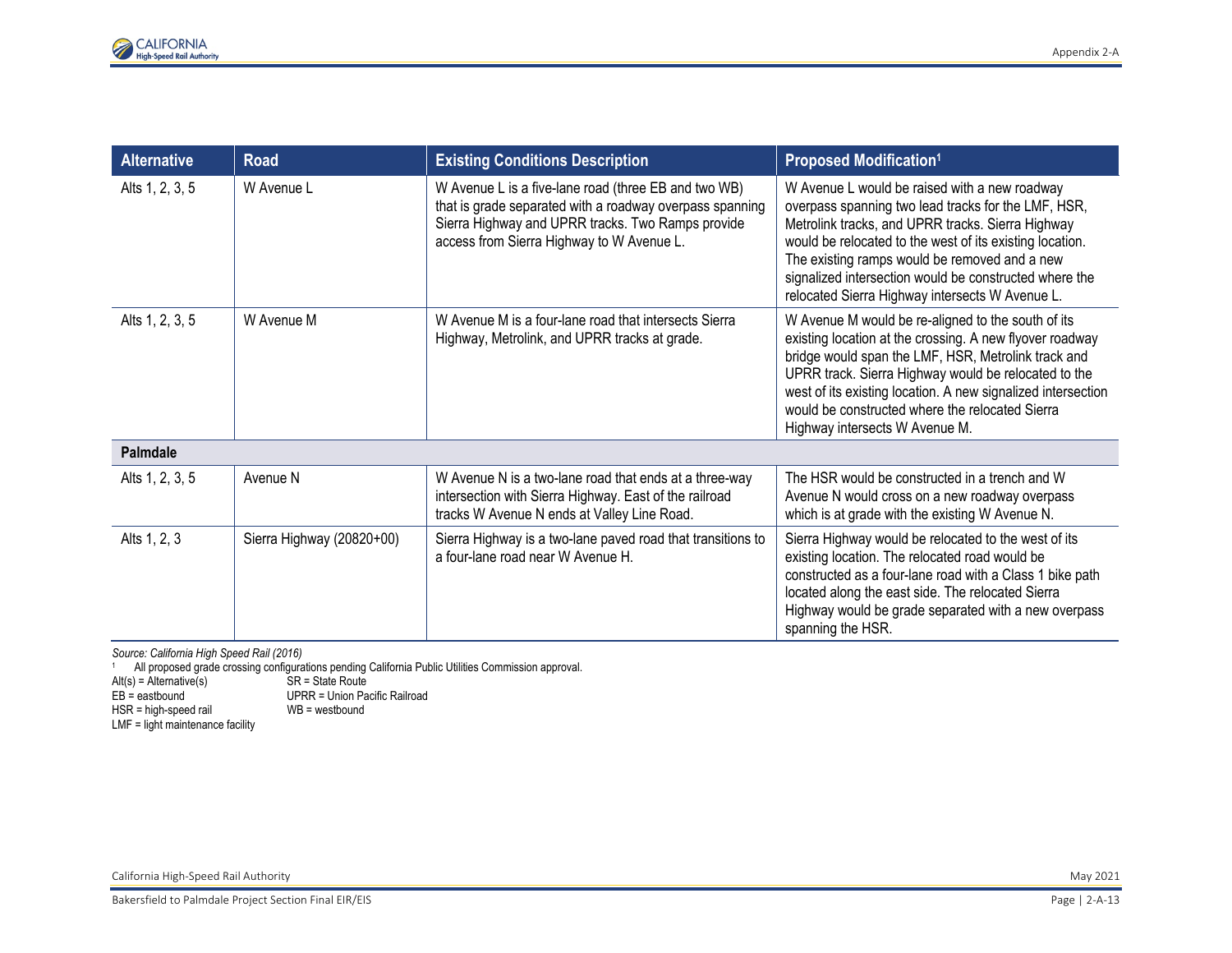

#### **Table 2-A-2 Road Modifications**

| <b>Alternative</b>                   | Roadway <sup>1</sup>                 | <b>Location</b>               | <b>Proposed Modification</b> |
|--------------------------------------|--------------------------------------|-------------------------------|------------------------------|
| Alts 1, 3, 5                         | <b>SR 58</b>                         | 17491+00 to 17761+00          | Realignment                  |
| Alts 1, 2, 3, 5                      | Caliente Bodfish Road                | 18170+00                      | Realignment                  |
| Alts 1, 2, 3, 5                      | Woodford Tehachapi Road              | 18545+00                      | Modification                 |
| Alts 1, 2, 3, 5, RFND<br><b>CCNM</b> | Dennison Road                        | <b>Challenger Drive</b>       | Realignment                  |
| Alts 1, 2, 3, 5, RFND<br><b>CCNM</b> | <b>Challenger Drive</b>              | <b>Burnett Rd</b>             | Realignment                  |
| Alts 1, 2, 3, 5                      | Oak Creek Road                       | Tehachapi Willow Springs Road | Realignment                  |
| Alt 2                                | SR 58/Towerline Road Eastbound Ramps | 17724+00 to 17744+00          | Realignment                  |
| Alt <sub>5</sub>                     | Sierra Highway                       | North of Avenue G to Avenue O | Realignment                  |
| Alts 1, 2, 3, 5                      | Primrose Drive                       | Avenue H                      | Modification                 |
| Alt 5                                | Beech Avenue                         | Avenue H-8                    | Closure                      |
| Alts 1, 2, 3, 5                      | Beech Avenue                         | Avenue I                      | Modification                 |
| Alt 5                                | Date Avenue                          | Avenue I                      | Closure                      |
| Alts <sub>5</sub>                    | Cedar Avenue                         | Avenue I                      | Closure                      |
| Alts 1, 2, 3, 5                      | <b>Trevor Avenue</b>                 | Avenue I                      | Modification                 |
| Alts <sub>5</sub>                    | Spearman Avenue                      | Avenue I                      | Modification                 |
| Alts 1, 2, 3, 5                      | Yucca Avenue                         | Avenue I                      | Modification                 |
| Alt 5                                | <b>Ivesbrook Street</b>              | Sierra Highway                | Closure                      |
| Alts <sub>5</sub>                    | W Jackman Street                     | Yucca Avenue                  | Closure                      |
| Alts 1, 2, 3                         | <b>Trevor Avenue</b>                 | Lancaster Boulevard           | Modification                 |
| Alts 1, 2, 3, 5                      | Beech Avenue                         | Lancaster Boulevard           | Modification                 |
| Alts 1, 2, 3, 5                      | Sierra Highway                       | Lancaster Boulevard           | Modification                 |
| Alts 1, 2, 3, 5                      | Yucca Avenue                         | Lancaster Boulevard           | Modification                 |
| Alts 1, 2, 3, 5                      | <b>Trevor Avenue</b>                 | Avenue J                      | Closure                      |
| Alts 1, 2, 3, 5                      | Cedar Avenue                         | Avenue J                      | Modification                 |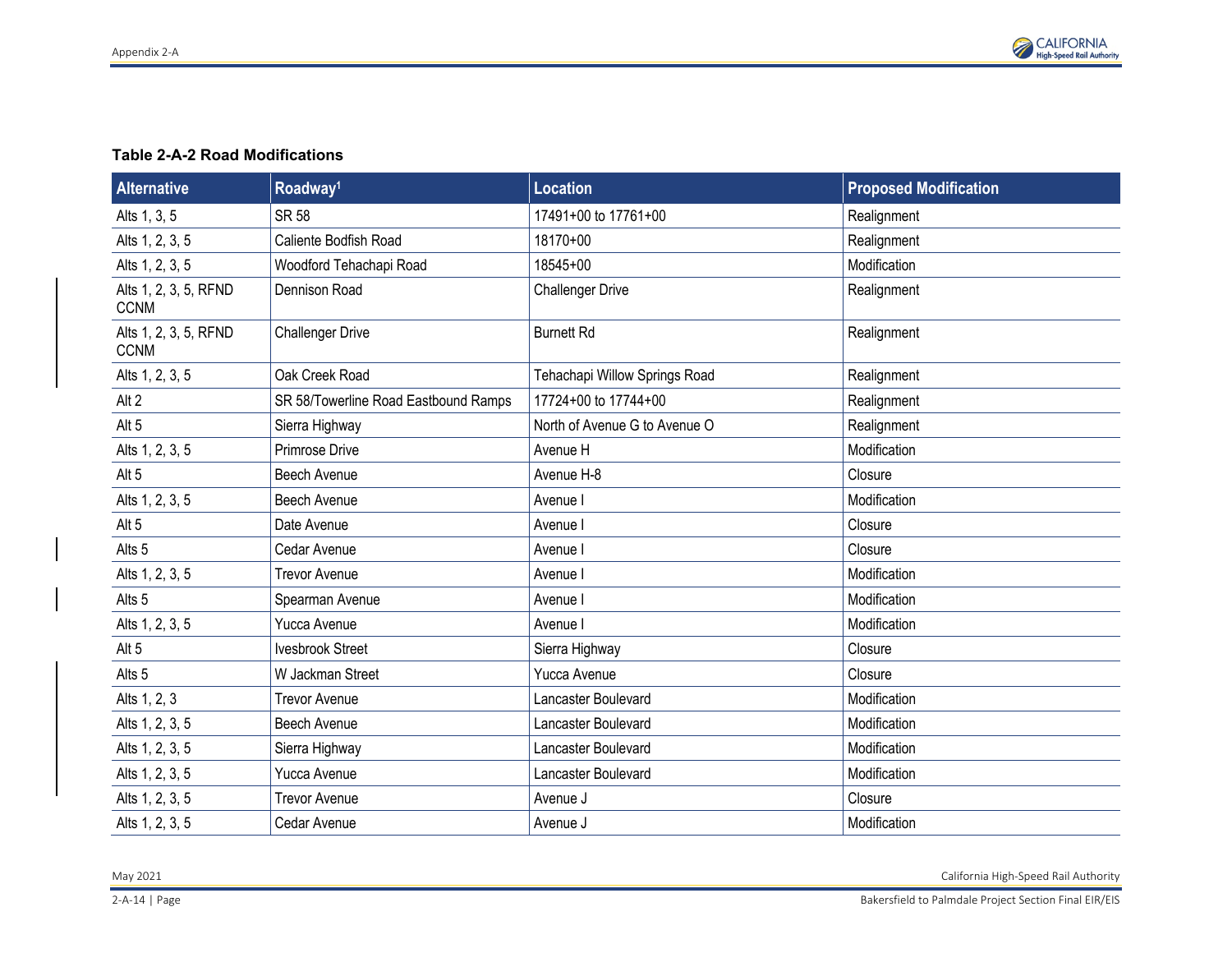<span id="page-16-0"></span>

| <b>Alternative</b> | Roadway <sup>1</sup>        | <b>Location</b>               | <b>Proposed Modification</b> |
|--------------------|-----------------------------|-------------------------------|------------------------------|
| Alts 1, 2, 3, 5    | Beech Avenue                | Avenue J                      | Closure                      |
| Alt 5              | Date Avenue                 | Avenue J                      | Modification                 |
| Alts 1, 2, 3       | Sierra Highway              | North of Avenue K to Avenue O | Realignment                  |
| Alt 5              | Avenue J-2                  | Sierra Highway                | Modification                 |
| Alt 5              | Avenue J-8                  | Sierra Highway                | Modification                 |
| Alts 1, 2, 3, 5    | <b>Division Street</b>      | Avenue K                      | Modification                 |
| Alts 1, 2, 3, 5    | Carriage Lane/Pioneer Court | Division St                   | Closure                      |
| Alts 1, 2, 3, 5    | Avenue L-4                  | Sierra Highway                | Modification                 |
| Alts 1, 2, 3, 5    | Enterprise Parkway          | Sierra Highway                | Closure                      |
| Alts 1, 2, 3, 5    | <b>Forbes Street</b>        | Enterprise Parkway            | Closure                      |
| Alts 1, 2, 3, 5    | Avenue L-8                  | Sierra Highway                | Closure                      |
| Alts 1, 2, 3, 5    | Avenue L-9                  | Sierra Highway                | Closure                      |
| Alts 1, 2, 3, 5    | <b>Division Street</b>      | Sierra Highway                | Closure                      |
| Alts 1, 2, 3, 5    | Avenue L-12                 | Sierra Highway                | Closure                      |
| Alts 1, 2, 3, 5    | 4th Street W                | Avenue M                      | Modification                 |
| Alts 1, 2, 3, 5    | Valley Line Road            | Avenue M                      | Closure                      |
| Alts 1, 2, 3, 5    | 3rd Street E                | Avenue M                      | Modification                 |
| Alts 1, 2, 3, 5    | 4th Street E                | Avenue M                      | Modification                 |

*Source: California High Speed Rail (2016)* 

<sup>1</sup> Unnamed roads, minor dirt roads, or roads with improvements 50 linear feet beyond curb returns or less are not listed.

Alt = Alternative

HSR = high-speed rail SR = State Route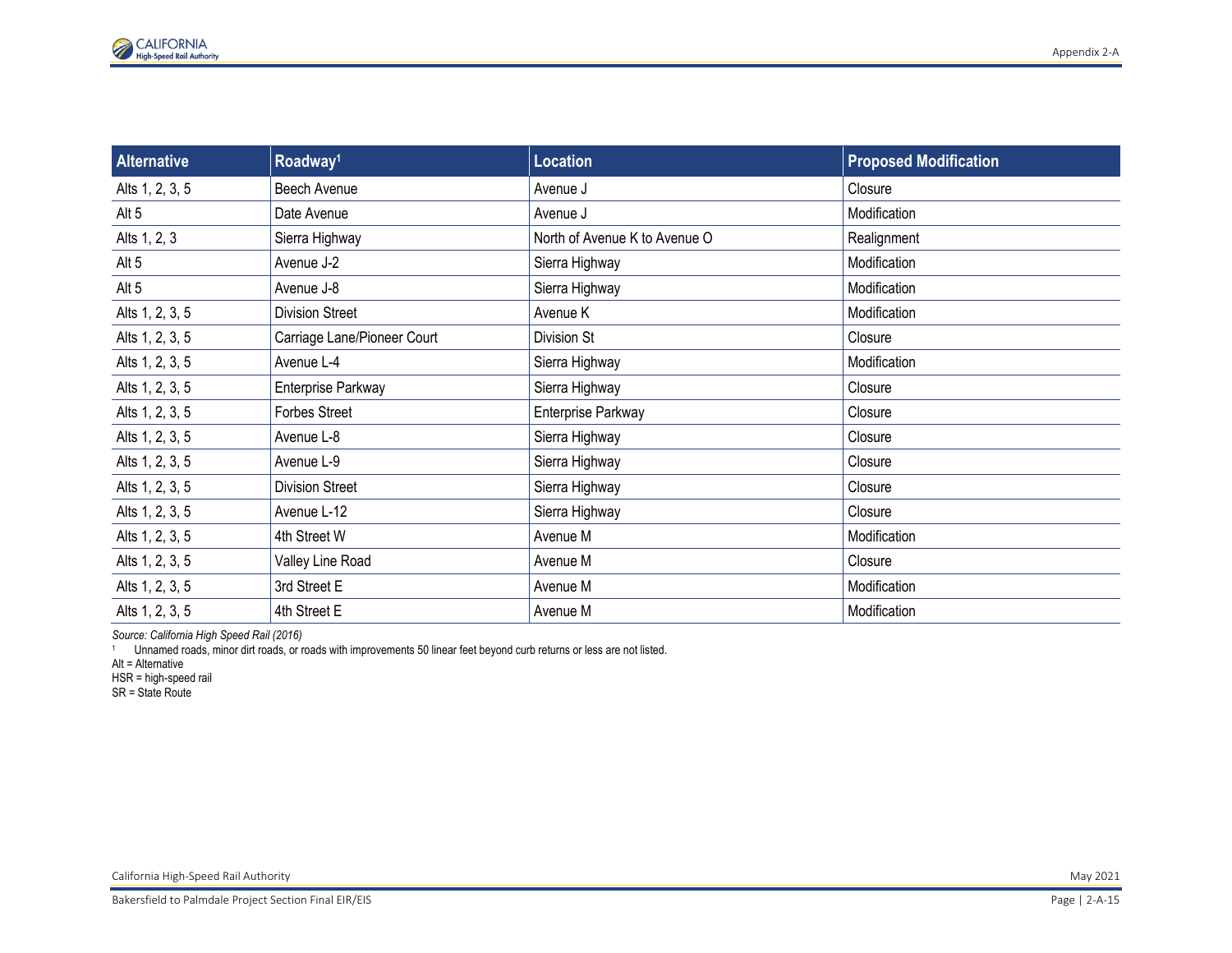

### **Table 2-A-3 Permanent Dirt Road Closures**

| <b>Alternative</b>         | <b>Roadway</b>  | Location <sup>1</sup> (Station <sup>2</sup> ) |
|----------------------------|-----------------|-----------------------------------------------|
| Alts 1, 2, 3, 5            | Unknown         | 17446+00                                      |
| Alts 1, 2, 3, 5            | Unknown         | 17468+50                                      |
| Alts 1, 2, 3, 5            | Unknown         | 17483+00                                      |
| Alts 1, 2, 3, 5            | Muller Rd       | 17783+00                                      |
| Alts 1, 2, 3, 5            | Unknown         | 17800+50                                      |
| Alts 1, 2, 3, 5            | Unknown         | 17815+50                                      |
| Alts 1, 2, 3, 5            | Unknown         | 17873+00                                      |
| Alts 1, 2, 3, 5            | Unknown         | 17907+00                                      |
| Alts 1, 2, 3, 5            | Unknown         | 17923+00                                      |
| Alts 1, 2, 3, 5            | Unknown         | 17974+00                                      |
| Alts 1, 2, 3, 5            | Unknown         | 17989+00                                      |
| Alts 1, 2, 3, 5            | Unknown         | 18233+50                                      |
| Alts 1, 2, 3, 5            | Unknown         | 18324+00                                      |
| Alts 1, 2, 3, 5, RFND CCNM | Unknown         | 18433+50                                      |
| Alts 1, 2, 3, 5, RFND CCNM | Unknown         | 18462+00                                      |
| Alts 1, 2, 3, 5            | Unknown         | 18464+50                                      |
| Alts 1, 2, 3, 5            | Unknown         | 18476+00                                      |
| Alts 1, 2, 3, 5, CCNM      | Unknown         | 18512+50                                      |
| <b>RFND CCNM</b>           | Unknown         | 18515+00                                      |
| <b>RFND CCNM</b>           | Unknown         | 18562+00                                      |
| <b>RFND CCNM</b>           | Unknown         | 18582+00                                      |
| <b>RFND CCNM</b>           | Unknown         | 18610+00                                      |
| <b>CCNM</b>                | Unknown         | 18657+00                                      |
| Alts 1, 2, 3, 5, CCNM      | Unknown         | 18671+00                                      |
| Alts 1, 2, 3, 5            | Unknown         | 18716+00                                      |
| <b>RFND CCNM</b>           | Unknown         | 18745+00                                      |
| <b>RFND CCNM</b>           | Unknown         | 18787+00                                      |
| Alts 1, 2, 3, 5            | Unknown         | 18896+00                                      |
| <b>RFND CCNM</b>           | Unknown         | 18906+00                                      |
| Alts 1, 2, 3, 5            | Unknown         | 19003+00                                      |
| Alts 1, 2, 3, 5, RFND CCNM | Unknown         | 19012+00                                      |
| <b>RFND CCNM</b>           | Unknown         | 19063+00                                      |
| Alts 1, 2, 3, 5            | Unknown         | 19065+50                                      |
| <b>RFND CCNM</b>           | Unknown         | 19088+00                                      |
| Alts 1, 2, 3, 5            | Unknown         | 19132+00                                      |
| Alts 1, 2, 3, 5            | Unknown         | 19135+00                                      |
| Alts 1, 2, 3, 5            | White Oak Drive | 19162+00                                      |
| Alts 1, 2, 3, 5            | Unknown         | 19187+00                                      |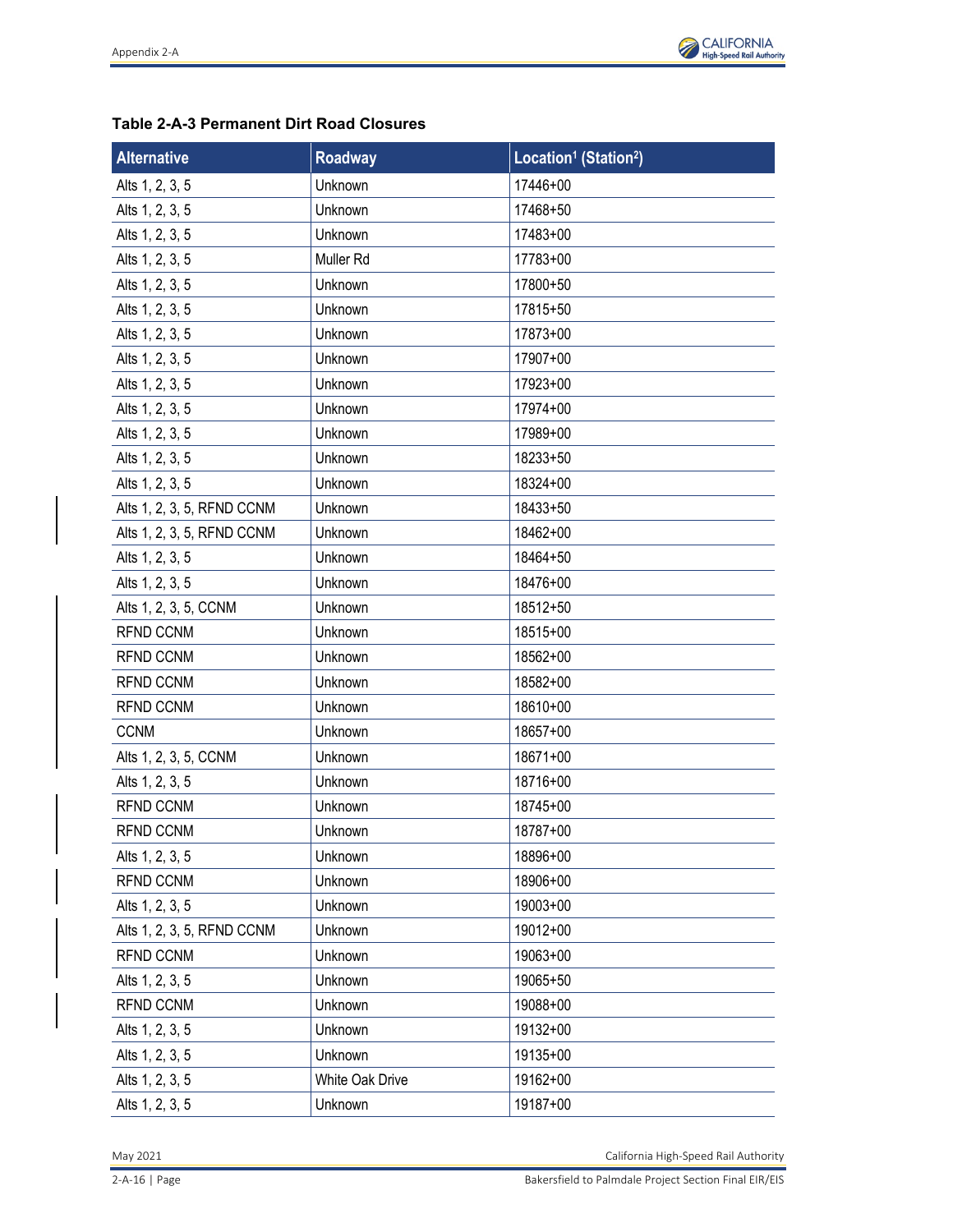

| <b>Alternative</b> | <b>Roadway</b>        | Location <sup>1</sup> (Station <sup>2</sup> ) |
|--------------------|-----------------------|-----------------------------------------------|
| Alts 1, 2, 3, 5    | Unknown               | 19195+00                                      |
| Alts 1, 2, 3, 5    | <b>Orchard Street</b> | 19200+00                                      |
| Alts 1, 2, 3, 5    | Unknown               | 19232+00                                      |
| Alts 1, 2, 3, 5    | Unknown               | 19238+00                                      |
| Alts 1, 2, 3, 5    | Unknown               | 19258+50                                      |
| Alts 1, 2, 3, 5    | Unknown               | 19426+50                                      |
| Alts 1, 2, 5       | Unknown               | 19428+50                                      |
| Alts 1, 2, 3, 5    | Unknown               | 19435+00                                      |
| Alts 1, 2, 5       | Unknown               | 19441+50                                      |
| Alts 1, 2, 3, 5    | Unknown               | 19451+00                                      |
| Alts 1, 2, 5       | Unknown               | 19455+00                                      |
| Alts 1, 2, 3, 5    | Unknown               | 19457+50                                      |
| Alt <sub>3</sub>   | Unknown               | 19464+00                                      |
| Alt <sub>3</sub>   | Unknown               | 19467+00                                      |
| Alt <sub>3</sub>   | Unknown               | 19475+00                                      |
| Alt <sub>3</sub>   | Unknown               | 19479+00                                      |
| Alts 1, 2, 5       | Unknown               | 19606+50                                      |
| Alt <sub>3</sub>   | Unknown               | 19610+00                                      |
| Alts 1, 2, 5       | Unknown               | 19633+00                                      |
| Alt <sub>3</sub>   | Unknown               | 19647+00                                      |
| Alt <sub>3</sub>   | Unknown               | 19649+00                                      |
| Alt <sub>3</sub>   | Unknown               | 19651+00                                      |
| Alts 1, 2, 5       | Unknown               | 19660+00                                      |
| Alt <sub>3</sub>   | Unknown               | 19683+00                                      |
| Alts 1, 2, 5       | Unknown               | 19686+50                                      |
| Alt <sub>3</sub>   | Unknown               | 19689+50                                      |
| Alts 1, 2, 5       | Unknown               | 19700+50                                      |
| Alts 1, 2, 5       | Unknown               | 19704+50                                      |
| Alt <sub>3</sub>   | Unknown               | 19705+50                                      |
| Alts 1, 2, 5       | Laguna Ave            | 19714+00                                      |
| Alts 1, 2, 5       | Unknown               | 19716+00                                      |
| Alt $3$            | Unknown               | 19721+00                                      |
| Alt <sub>3</sub>   | Unknown               | 19738+50                                      |
| Alts 1, 2, 5       | Unknown               | 19741+00                                      |
| Alt 3              | Candice Avenue        | 19851+00                                      |
| Alt <sub>3</sub>   | <b>Starry Avenue</b>  | 19858+50                                      |
| Alts 1, 2, 5       | Unknown               | 19764+00                                      |
| Alts 1, 2, 5       | Unknown               | 19823+00                                      |
| Alts 1, 2, 5       | General Petroleum Rd  | 19843+00                                      |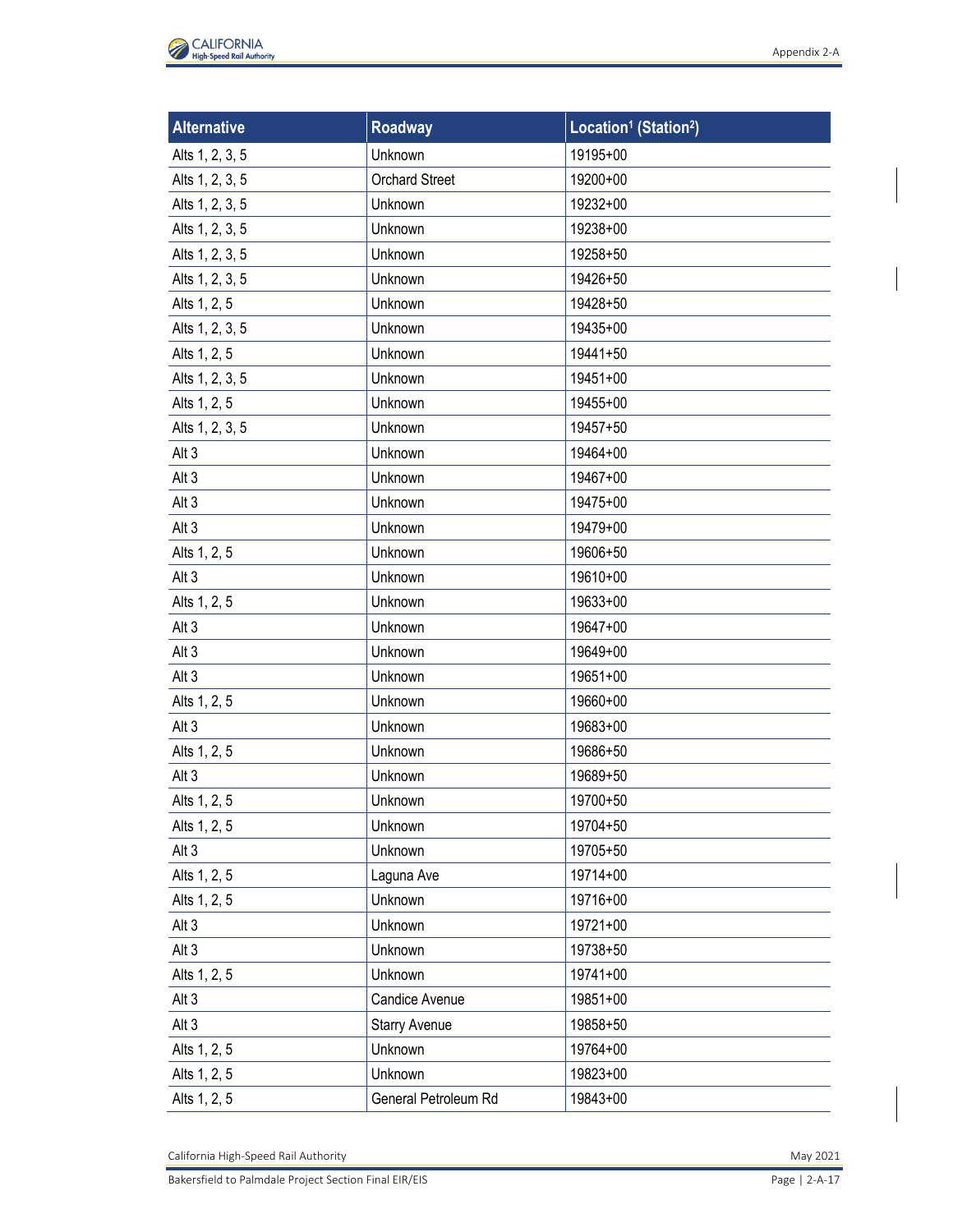

<span id="page-19-0"></span>

| <b>Alternative</b> | <b>Roadway</b>         | Location <sup>1</sup> (Station <sup>2</sup> ) |
|--------------------|------------------------|-----------------------------------------------|
| Alts 1, 2, 5       | <b>Starry Avenue</b>   | 19865+50                                      |
| Alt <sub>3</sub>   | <b>Flitcher Avenue</b> | 19866+00                                      |
| Alts 1, 2, 5       | <b>Flitcher Avenue</b> | 19872+50                                      |
| Alts 1, 2, 5       | Lucille Way            | 19887+00                                      |
| Alt <sub>3</sub>   | Unknown                | 19893+50                                      |
| Alt <sub>3</sub>   | Unknown                | 20032+00                                      |
| Alts 1, 2, 5       | Unknown                | 20035+00                                      |
| Alts 1, 2, 3, 5    | Unknown                | 20104+00                                      |
| Alts 1, 2, 3, 5    | Unknown                | 20115+00                                      |
| Alts 1, 2, 3, 5    | Unknown                | 20142+50                                      |
| Alts 1, 2, 3, 5    | Unknown                | 20147+50                                      |
| Alts 1, 2, 3, 5    | Unknown                | 20150+50                                      |
| Alts1, 2, 3, 5     | Unknown                | 20157+00                                      |
| Alts 1, 2, 3, 5    | Unknown                | 20199+00                                      |
| Alts 1, 2, 5       | Jackson Avenue         | 20268+00                                      |
| Alts 1, 2, 3, 5    | Unknown                | 20295+00                                      |
| Alts 1, 2, 3, 5    | Unknown                | 20235+00                                      |
| Alts 1, 2, 3, 5    | Unknown                | 20326+00                                      |
| Alts 1, 2, 3, 5    | Unknown                | 20330+00                                      |
| Alts 1, 2, 3, 5    | Unknown                | 20333+50                                      |
| Alts 1, 2, 3, 5    | Unknown                | 20464+00                                      |
| Alts 1, 2, 3, 5    | W Avenue C 8           | 20591+00                                      |
| Alts 1, 2, 3, 5    | W Avenue C 12          | 20606+50                                      |
| Alts 1, 2, 3, 5    | Unknown                | 20733+50                                      |
| Alts 1, 2, 3, 5    | Unknown                | 20778+00                                      |
| Alts 1, 2, 3, 5    | Unknown                | 20793+00                                      |

*Source: California High Speed Rail (2016)* 

Because many unnamed dirt roads in the project vicinity will be permanently closed, the location of these dirt roads (as well as other named roads) has been identified by station number.

 reference to station numbers. One hundred feet make up a highway station and increase from the beginning to the end of the HSR project. Alt = Alternative <sup>2</sup> A station is the horizontal measurement along the centerline of a project. Distances are measured and points are identified on plans with

Alt = Alternative<br>HSR = high-speed rail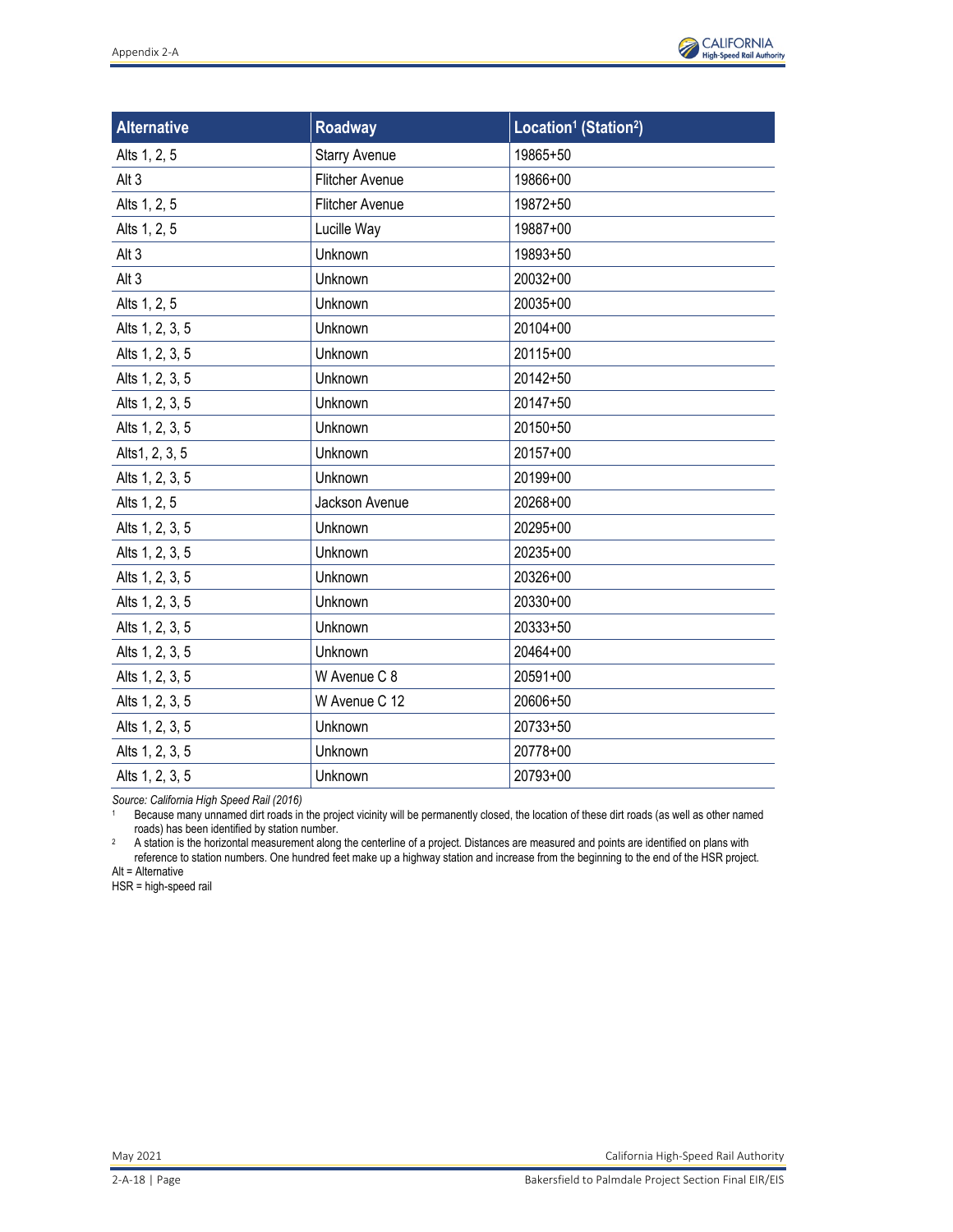## **Table 2-A-4 Temporary Road Closures**

| <b>Alternative</b> | <b>Roadway Change</b>                                                        | <b>Location</b>                | <b>Construction/Temporary Impacts</b>                              | <b>Operational/Permanent Impacts</b>                                  |
|--------------------|------------------------------------------------------------------------------|--------------------------------|--------------------------------------------------------------------|-----------------------------------------------------------------------|
| Alts 1, 3, 5       | Edison Road - modified grade separation                                      | <b>SR 58</b>                   | Yes - detour could temporarily change<br>emergency response routes | No – similar to existing conditions (road<br>remains grade separated) |
| Alt <sub>2</sub>   | Edison Road - no change (HSR would pass over SR 58<br>the road on a viaduct) |                                | Yes - detour could temporarily change<br>emergency response routes | No - similar to existing conditions (road<br>remains grade separated) |
| Alts 1, 3, 5       | Malaga Road - modified grade separation                                      | <b>SR 58</b>                   | Yes - detour could temporarily change<br>emergency response routes | No - similar to existing conditions (road<br>remains grade separated) |
| Alt <sub>2</sub>   | Malaga Road - no change (HSR would pass<br>over the road on a viaduct)       | <b>SR 58</b>                   | Yes - detour could temporarily change<br>emergency response routes | No - similar to existing conditions (road<br>remains grade separated) |
| Alts 1, 3, 5       | Comanche Drive - modified grade separation                                   | <b>SR 58</b>                   | Yes - detour could temporarily change<br>emergency response routes | No - similar to existing conditions (road<br>remains grade separated) |
| Alt <sub>2</sub>   | Comanche Drive - no change (HSR would pass<br>over the road on a viaduct)    | <b>SR 58</b>                   | Yes - detour could temporarily change<br>emergency response routes | No - similar to existing conditions (road<br>remains grade separated) |
| Alts 1, 3, 5       | Tejon Highway - modified grade separation                                    | <b>SR 58</b>                   | Yes - detour could temporarily change<br>emergency response routes | No - similar to existing conditions (road<br>remains grade separated) |
| Alt 2              | Tejon Highway – no change (HSR would pass<br>over the road on a viaduct)     | <b>SR 58</b>                   | Yes - detour could temporarily change<br>emergency response routes | No - similar to existing conditions (road<br>remains grade separated) |
| Alts 1, 3, 5       | Towerline Road - modified grade separation                                   | <b>SR 58</b>                   | Yes - detour could temporarily change<br>emergency response routes | No - similar to existing conditions (road<br>remains grade separated) |
| Alt 2              | Towerline Road - no change (HSR would pass<br>over the road on a viaduct)    | <b>SR 58</b>                   | Yes - detour could temporarily change<br>emergency response routes | No - similar to existing conditions (road<br>remains grade separated) |
| Alts 1, 2, 3, 5    | W Avenue G - new grade separation                                            | Sierra Highway/<br><b>UPRR</b> | Yes - detour could temporarily change<br>emergency response routes | Yes - beneficial improvement (road would be<br>grade separated)       |
| Alts 1, 2, 3, 5    | W Avenue H - modified overhead                                               | Sierra Highway/<br><b>UPRR</b> | Yes - detour could temporarily change<br>emergency response routes | No – similar to existing conditions (road<br>remains grade separated) |
| Alts 1, 2, 3, 5    | W Avenue I - new grade separation                                            | Sierra Highway/<br><b>UPRR</b> | Yes - detour could temporarily change<br>emergency response routes | Yes - beneficial improvement (road would be<br>grade separated)       |
| Alts 1, 2, 3, 5    | W Milling Street - new grade separation                                      | Sierra Highway/<br><b>UPRR</b> | Yes - detour could temporarily change<br>emergency response routes | Yes - beneficial improvement (road would be<br>grade separated)       |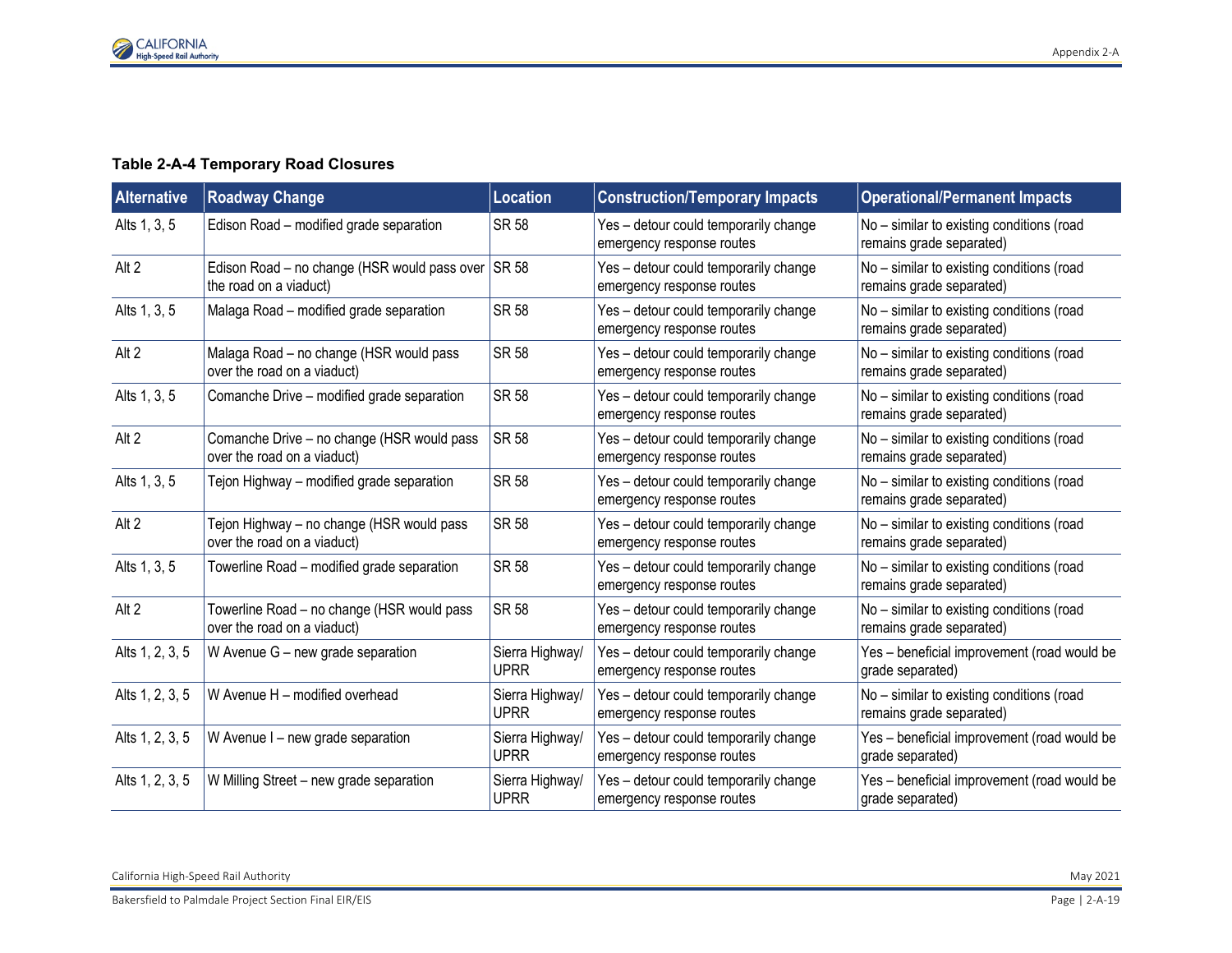| <b>Alternative</b> | <b>Roadway Change</b>                                                      | <b>Location</b>         | <b>Construction/Temporary Impacts</b>                              | <b>Operational/Permanent Impacts</b>                                           |
|--------------------|----------------------------------------------------------------------------|-------------------------|--------------------------------------------------------------------|--------------------------------------------------------------------------------|
| Alts 1, 2, 3, 5    | W Avenue J - new grade separation                                          | Sierra Highway/<br>UPRR | Yes - detour could temporarily change<br>emergency response routes | Yes - beneficial improvement (road would be<br>grade separated)                |
| Alts 1, 2, 3, 5    | W Avenue K - new grade separation                                          | Sierra Highway/<br>UPRR | Yes - detour could temporarily change<br>emergency response routes | Yes - beneficial improvement (road would be<br>grade separated)                |
| Alts 1, 2, 3, 5    | Avenue L – modified grade separation and new<br>signalized intersection    | Sierra Highway/<br>UPRR | Yes - detour could temporarily change<br>emergency response routes | Yes - beneficial improvement (a new<br>signalized intersection would be added) |
| Alts 1, 2, 3, 5    | Avenue M - new grade separation and relocated  <br>signalized intersection | Sierra Highway/<br>UPRR | Yes - detour could temporarily change<br>emergency response routes | Yes - beneficial improvement (road would be<br>grade separated)                |

Alt(s) = Alternative(s) SR = State Route

UPRR = Union Pacific Railroad

HSR = high-speed rail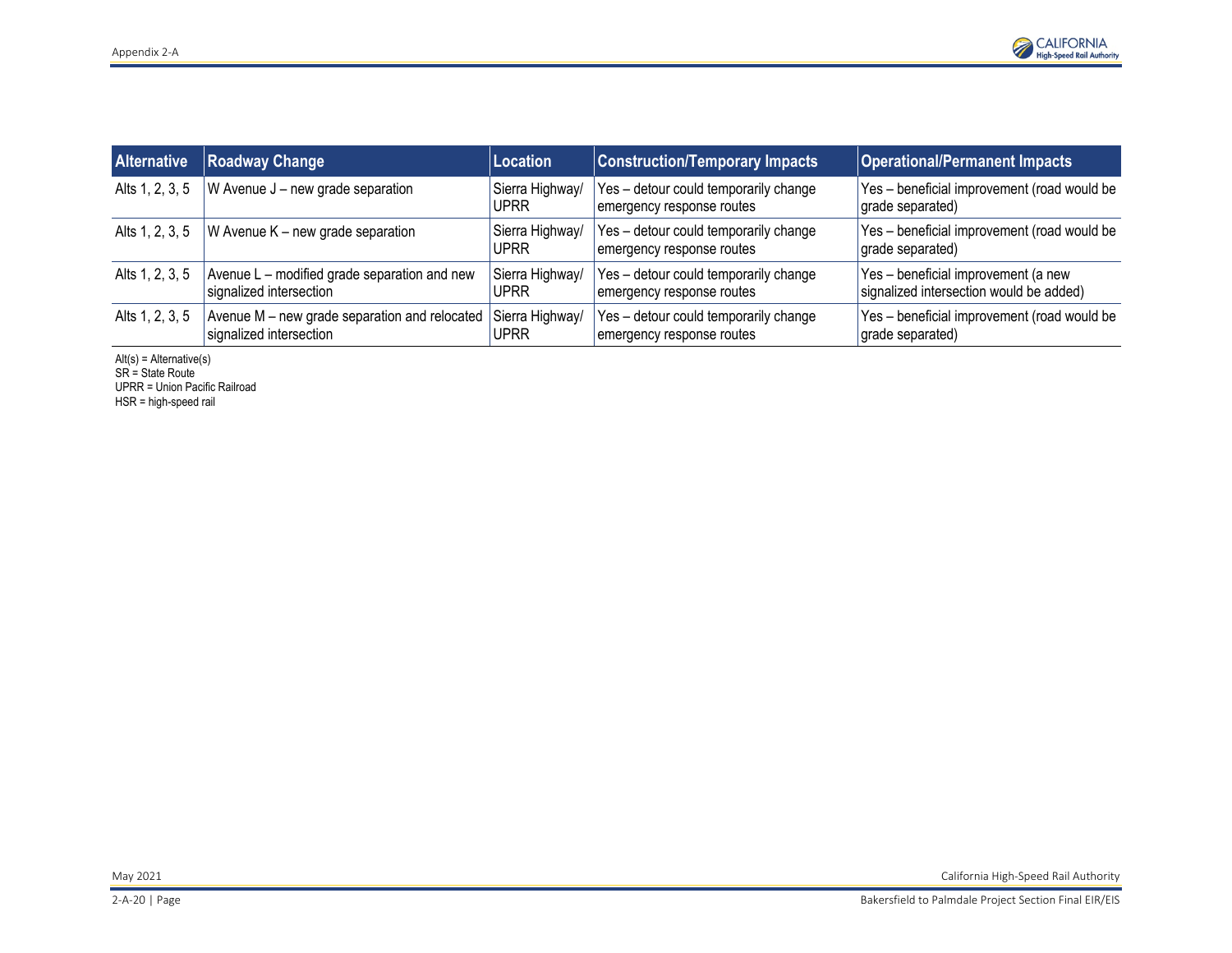

# **Table 2-A-5 Temporary Road Detours**

| <b>Alternative</b> | <b>Roadway</b>                 | <b>Location</b>                                                 |
|--------------------|--------------------------------|-----------------------------------------------------------------|
| Alts 1, 2, 3, 5    | E Brundage Lane                | Oswell Street to Fairfax Road                                   |
| Alts 1, 2, 3, 5    | E Brundage Lane                | Fairfax Road to Morning Drive                                   |
| Alts 1, 2, 3, 5    | E Brundage Lane                | Morning Drive to Edison Highway                                 |
| Alts 1, 3, 5       | Redbank Road                   | Weedpatch Highway to Vineland Road                              |
| Alts 1, 3, 5       | Redbank Road                   | Vineland Road to Edison Road                                    |
| Alts 1, 3, 5       | Muller Road                    | Edison Road to Malaga Road                                      |
| Alts 1, 3, 5       | Muller Road                    | Malaga Road to Comanche Drive                                   |
| Alts 1, 3, 5       | Muller Road                    | Comanche Drive to Tejon Highway                                 |
| Alts 1, 2, 3, 5    | 10th Street (west side)        | Avenue G to Avenue H                                            |
| Alt 2              | 10th Street (west side)        | Avenue G to Avenue H                                            |
| Alts 1, 2, 3, 5    | Division Street (east side)    | Avenue G to Avenue H                                            |
| Alts 2             | Division Street (east side)    | Avenue G to Avenue H                                            |
| Alts 1, 2, 3, 5    | 10th Street (west side)        | Avenue H to Avenue G                                            |
| Alt 2              | 10th Street (west side)        | Avenue H to Avenue G                                            |
| Alts 1, 2, 3, 5    | Division Street (east side)    | Avenue H to Avenue G                                            |
| Alt 2              | Division Street (east side)    | Avenue H to Avenue G                                            |
| Alts 1, 2, 3, 5    | 10th Street (west side)        | Avenue I to Avenue J                                            |
| Alt 2              | 10th Street (west side)        | Avenue I to Avenue J                                            |
| Alts 1, 2, 3, 5    | Division Street (east side)    | Avenue I to Avenue J                                            |
| Alt 2              | Division Street (east side)    | Avenue I to Avenue J                                            |
| Alts 1, 2, 3, 5    | Date Avenue (west side)        | West Side: Milling Street to Date Avenue-Lancaster<br>Boulevard |
| Alt 2              | Date Avenue (west side)        | Milling Street to Lancaster Boulevard                           |
| Alts 1, 2, 3, 5    | Division Street (east side)    | Milling Street to Avenue I                                      |
| Alt 2              | Division Street (east side)    | Milling Street to Avenue I                                      |
| Alts 1, 2, 3, 5    | 10th Street (west side)        | Avenue J to Avenue K                                            |
| Alt 2              | 10th Street (west side)        | Avenue J to Avenue K                                            |
| Alts 1, 2, 3, 5    | Division Street (east side)    | Avenue J to Avenue K                                            |
| Alt 2              | Division Street (east side)    | Avenue J to Avenue K                                            |
| Alts 1, 2, 3, 5    | 10th Street (west side)        | Avenue K to Avenue J                                            |
| Alt 2              | 10th Street (west side)        | Avenue K to Avenue J                                            |
| Alts 1, 2, 3, 5    | Division Street (east side)    | Avenue K to Avenue J                                            |
| Alt 2              | Division Street (east side)    | Avenue K to Avenue J                                            |
| Alts 1, 2, 3, 5    | New Sierra Highway (west side) | Avenue L to Columbia Way (Avenue M)                             |
| Alt 2              | New Sierra Highway (west side) | Avenue L to Columbia Way (Avenue M)                             |
| Alts 1, 2, 3, 5    | Challenger Way (east side)     | Avenue L to Avenue M                                            |
| Alt 2              | Challenger Way (east side)     | Avenue L to Avenue M                                            |